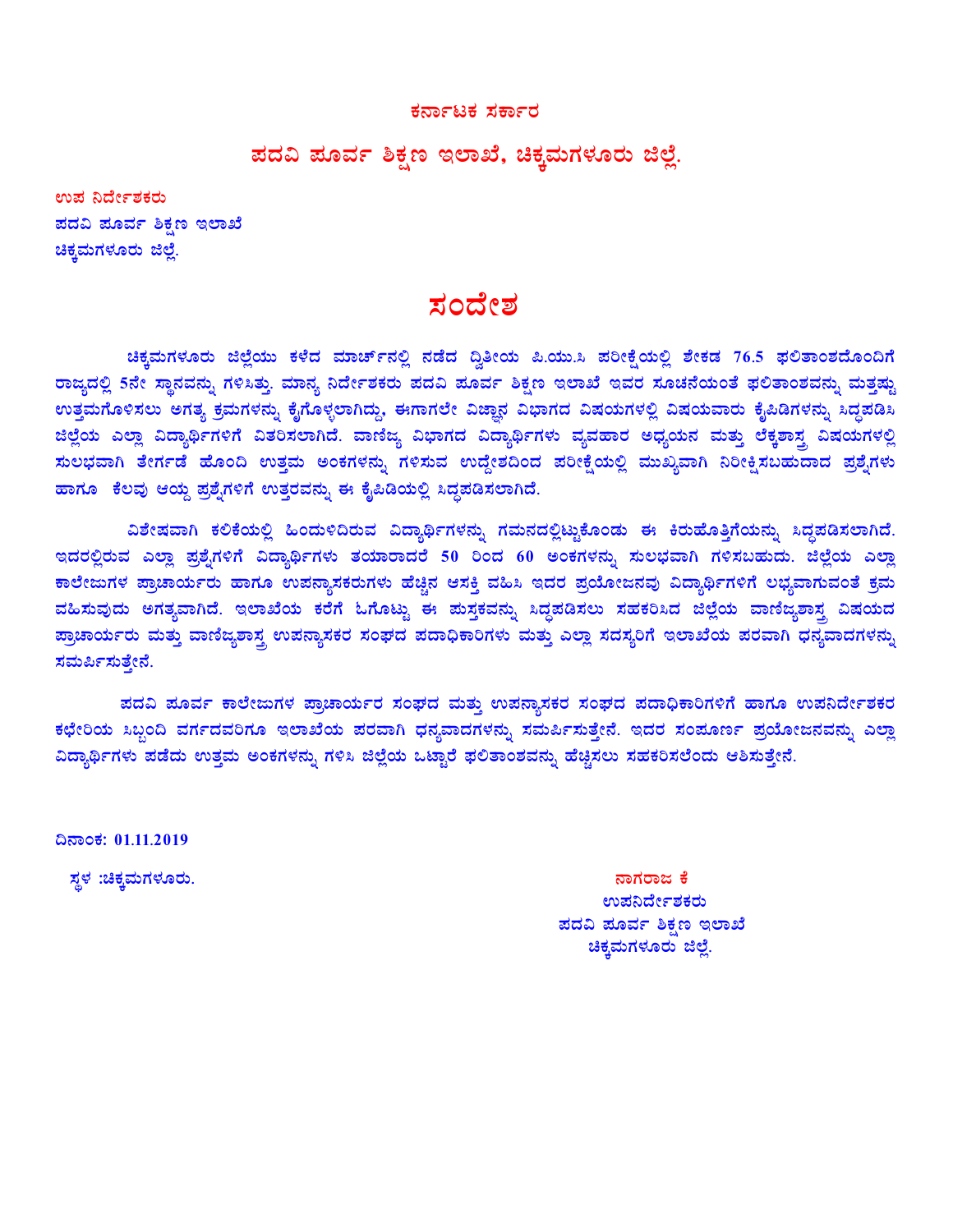# COMMITTEE

ಗೌರವ ಅಧ್ಯಕ್ಷರು ನಾಗರಾಜ ಕೆ. ಉಪನಿರ್ದೇಶಕರು ಪದವಿಪೂರ್ವ ಶಿಕ್ಷಣ ಇಲಾಖೆ ಚಿಕ್ಕಮಗಳೂರು

# ಅಧ್ಯಕ್ಷರು

<mark>ಪ್ರಾಂಶುಪಾಲರು</mark> ಸರ್ಕಾರಿ ಪದವಿ ಪೂರ್ವ ಕಾಲೇಜು ಹೌಸಿಂಗ್ ಬೋರ್ಡ್, ಚಿಕ್ಕಮಗಳೂರು

# *MEMBERS*

ಲಕ್ಷ್ಮೀಕಾಂತ ನಾಯಕ್ ಟಿ.ಆರ್.

ಸರ್ಕಾರಿ ಪದವಿ ಪೂರ್ವ ಕಾಲೇಜು

ಸಖರಾಯಪಟ್ಟಣ, ಕಡೂರು (ತಾ)

ಆಯ್ಕೆ ಶ್ರೇಣಿ ಉಪನ್ಯಾಸಕರು

ಶಿವಣ್ಣ ಹೆಚ್. ಆಯ್ಕೆ ಶ್ರೇಣಿ ಉಪನ್ಯಾಸಕರು ಸರ್ಕಾರಿ ಪದವಿ ಪೂರ್ವ ಕಾಲೇಜು ಮುಕ್ತಿಹಳ್ಳಿ, ಚಿಕ್ಕಮಗಳೂರು (ತಾ)

# ಸುರೇಂದ್ರ

ಉಪನ್ಯಾಸಕರು ಕಳಸಾಪುರ, ಚಿಕ್ಕಮಗಳೂರು (ತಾ)

ಮಾನಸ ಎಸ್.ಎಲ್. ಉಪನ್ಯಾಸಕರು ಚಿಕ್ಕಮಗಳೂರು

# ಕಾರ್ಯದರ್ಶಿ

# ಕೆ.ಎನ್.ಮಂಜುನಾಥ ಭಟ್

ಆಯ್ಕೆ ಶ್ರೇಣಿ ಉಪನ್ಯಾಸಕರು ಎಂ.ಇ.ಎಸ್.ಎಸ್.ಎಸ್.ಎಂ. ಪದವಿ ಪೂರ್ವ ಕಾಲೇಜು ಚಿಕ್ಕಮಗಳೂರು

ಸುಮತಿ ವಿ.ಕೆ. ಹಿರಿಯ <mark>ಉಪನ್ಯಾಸಕರು</mark> ಮೌಂಟೆನ್ ವ್ಯೂ ಪದವಿ ಪೂರ್ವ ಕಾಲೇಜು, ಚಿಕ್ಕಮಗಳೂರು

ವೇುಘ ಎಂ.ಬಿ. ಉಪನ್ಯಾಸಕರು ಸರ್ಕಾರಿ ಪದವಿ ಪೂರ್ವ ಕಾಲೇಜು ಪಂ.ಇ.ಎಸ್.ಎಸ್.ಎಸ್.ಎಂ. ಪದವಿ ಪೂರ್ವ ಕಾಲೇಜು ಪಂ.ಇ.ಎಸ್.ಎಸ್.ಎಸ್.ಎಂ. ಪದವಿ ಪೂರ್ವ ಕಾಲೇಜು ಚಿಕ್ಕಮಗಳೂರು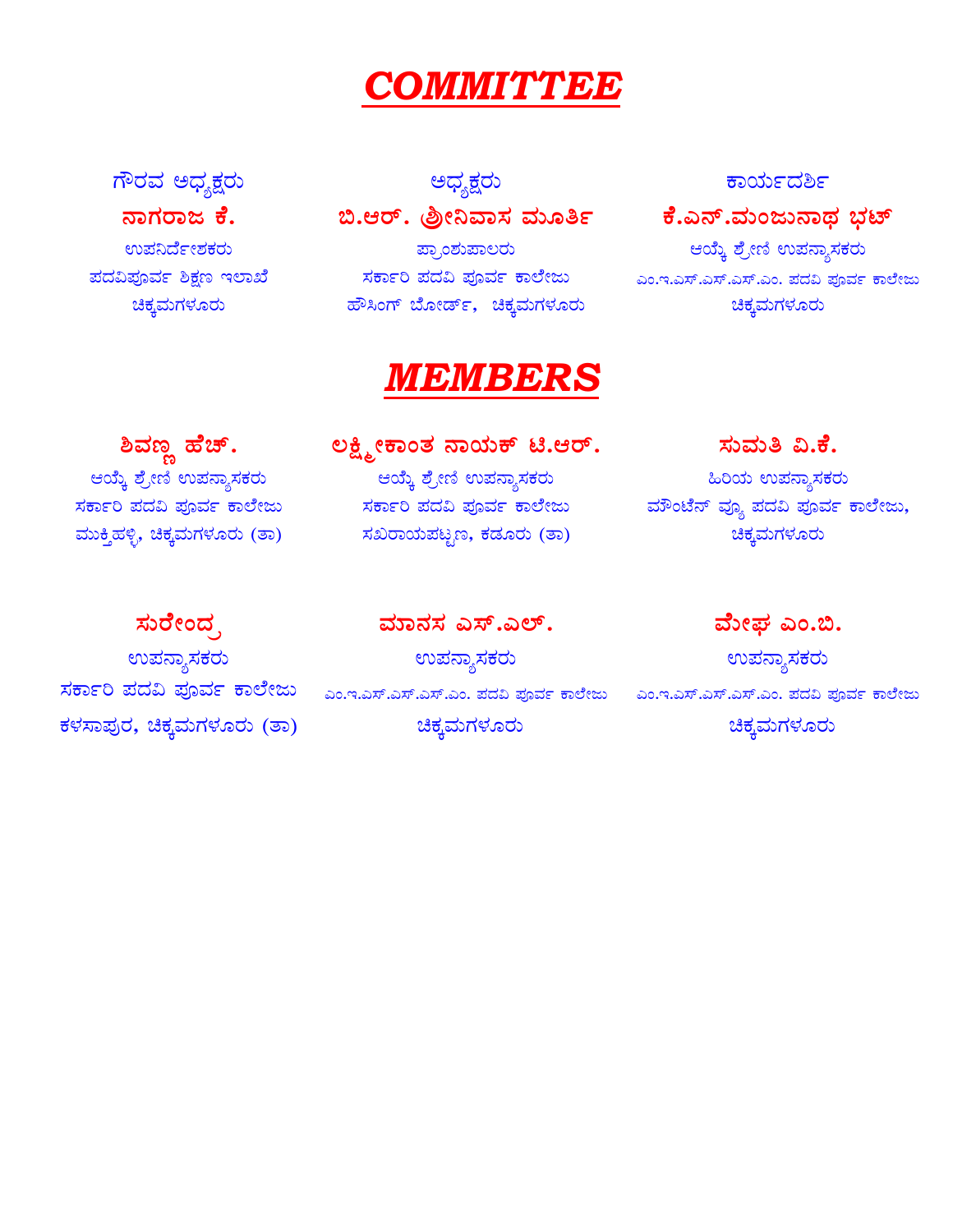# *ACCOUNTANY*

# *BOOK NO -1*

# *CHAPTER – 1 – ACCOUNTING FOR NOT – FOR-PROFIT ORAGANISATIONS*

#### **I. Very Short answer questions (1 mark each)**

- 1. Give an example for Not-For-Profit Organisation.
- 2. What is the Motive of Not-For-Profit Organisation?
- 3. Name any one final account of Not-For-Profit Organiation.
- 4. State any one feature of Receipt and Payment Account.
- 5. How do you treat the Life Membership Fees?

#### **II. Fill in the Blanks (1 mark each)**

- 6. Not-for-profit organizations are used for the Welfare of the **SOCIETY**
- 7. Receipt and payments a/c is a summary of **CASH** book.
- 8. Government Grant for maintenance is treated as **REVENUE** receipt.
- 9. Special funds are shown in **BALANCE SHEET LIABILITY SIDE**
- 10.Life membership fees is treated as **CAPITAL RECEIPT**
- 11.Donation for Specific purpose are always **CAPITALISED**

### **III. Multiple Choice Questions: (1 mark each)**

- 12. Not-for –profit organizations are formed for
	- (a) Profit (b) **Service** (c) Profit and Service (d) None of these
- 13. Most of Not-for profit organization transactions are
	- (a) **Cash** (b) Credit (c) Cash and Credit (d) Barter
- 14.Capital fund does not include
	- (a) Entrance fees (b) Legacies (c) **Building fund** (d) Life Membership fees
- 15.Legacies are treated as
	- (a) Revenue receipt (b) **Capital receipt** (c) Revenue expenditure (d) Capital expenditure)

### **IV. State whether the following statements are true or false: (1 mark each)**

- 16. Receipt and payment Account is a consolidated summary of cash book. **(True)**
- 17. Receipt and payment Account is a real account **(True)**
- 18. Capital and Revenue items are recorded in Receipt and payment Account **(True)**
- 19. Receipt and Payment Account is a summary of all capital receipts and payments **(False)**
- 20. Income and Expenditure Account is an income statement**. (True)**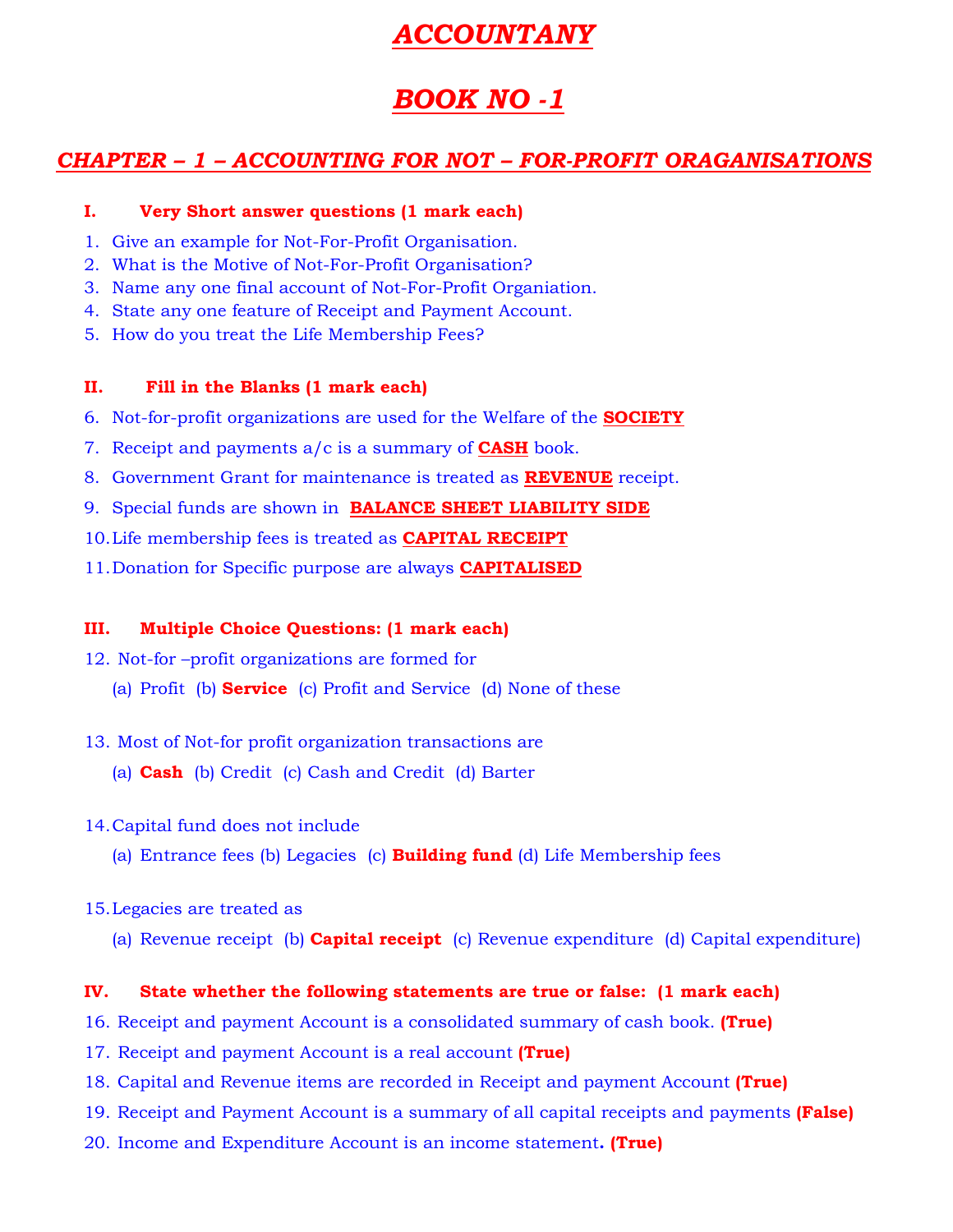#### **V. 2 MARKS QUESTIONS**

- 21. What are not for profit organizations?
- 22. State any two features for not for profit organization.
- 23. State any two features of Receipt and payment account.
- 24.State any two differences between Income and Expenditure account and receipt and payment account.
- 25.State any two examples of capital expenditure.
- 26.Give any two examples for revenue expenditure.

#### **VI. 12 Marks Questions (Existing Firm)**

Preparation of Income and Expenditure A/c Preparation of Closing Balance sheet.

# *CHAPTER – 2 – ACCOUNTING FOR PARTNERSHIP BASIC CONCEPTS*

#### **I. Very Short answer questions (1 mark each)**

- 1. State any one feature of partnership.
- 2. What is the minimum no of partners in a firm?
- 3. State any one content of partnership deed.
- 4. Name any one method of maintaining capital accounts of partners.
- 5. How do you distribute profit and loss among the partners in the absence of partnership deed?
- 6. When partners' current accounts are prepared in partnership firms?

#### **II. Fill in the Blanks (1 mark each)**

- 7. A Partnership has no separate **LEGAL** entity.
- 8. In order to form partnership, there should be at least **TWO** persons
- 9. Partnership is the result of **AGREEMENT** between two or more persons to do business and share its profits and losses.
- 10.Under fixed Capital method, the amount of capital remains **FIXED**
- 11.Under **FIXED CAPITAL** method, the capitals of the partners shall remain fixed.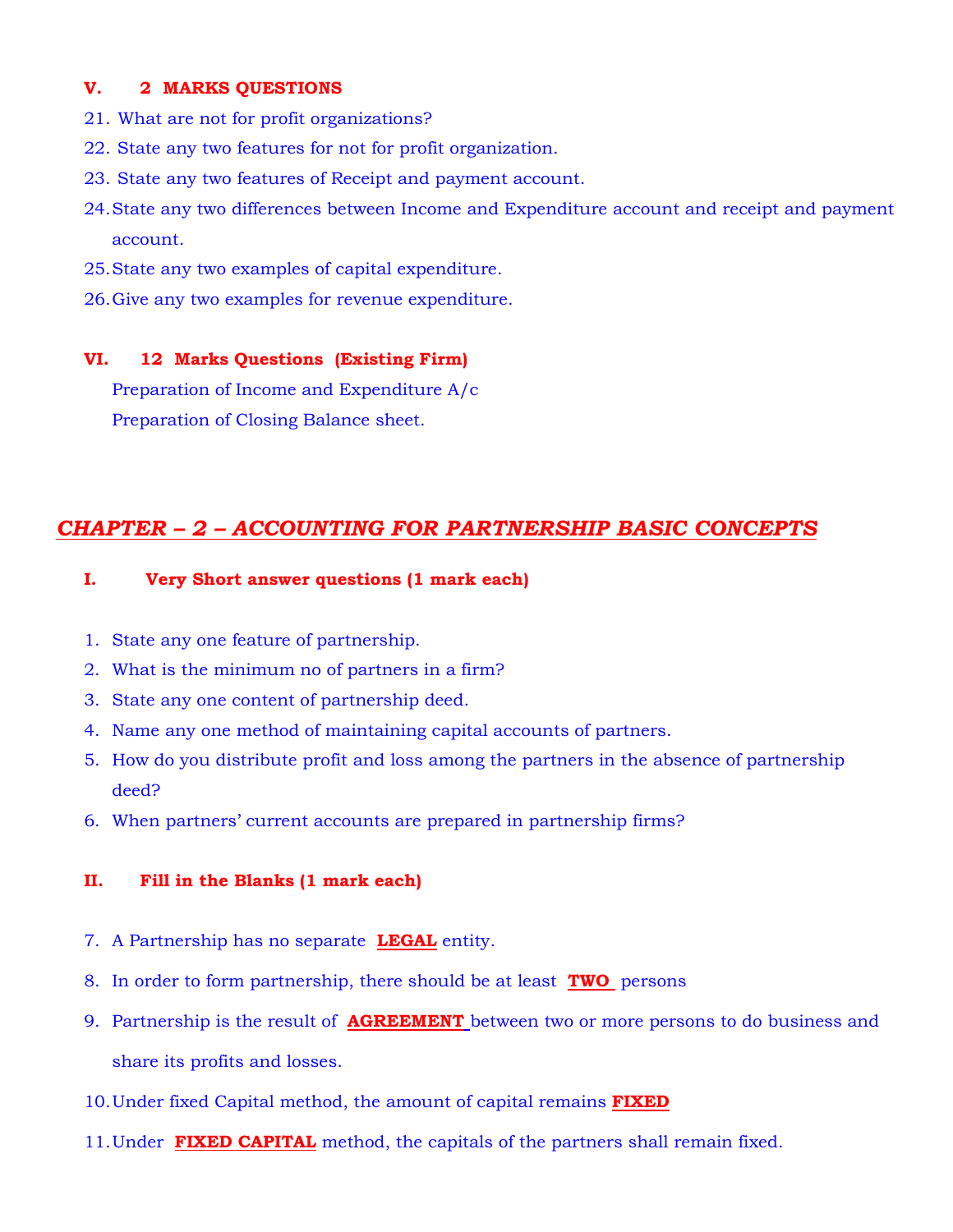#### **III. Multiple Choice Questions: (1 mark each)**

- 12. If a firm is engaged in the banking business, the maximum number of partners is: (a) 10 b) 20 (c) 30 (d) **none of these**
- 13. The clauses of partnership deed can be altered with the consent of, (a) Two partners (b) Ten Partners (c) Twenty Partners (d) **All the partners**
- 14. The agreement between partners must be to share, (a) Profits (b) Losses (c) **Profit and Losses** (d) Non of the above
- 15. The liability of a partner for acts of the firm is, (a) Limited (b) **Unlimited** (c) Both (d) None of the above

#### **IV. State whether the following statements are true or false: (1 mark each)**

- 16. The agreement between partners should be in writing. **(False)**
- 17. The Clauses of partnership deed can be altered with the consent of all partners. **(True)**
- 18. There are two methods by which the capital accounts of partners can be maintained **(True)**

#### **V. 2 MARKS QUESTIONS**

- 19. State any two features of partnership.
- 20. What do you mean by partnership deed?
- 21.State any two contents of Partnership deed.
- 22. State any two methods of maintaining capital account of partners.
- 23. What is fixed capital method?
- 24.What is fluctuating capital method?

#### **VI. 6 MARKS QUESTIONS**

Preparation of profit and loss appropriation account.

Calculation of Interest on drawings under product method (Total Products x rate x  $\frac{1}{12}$ )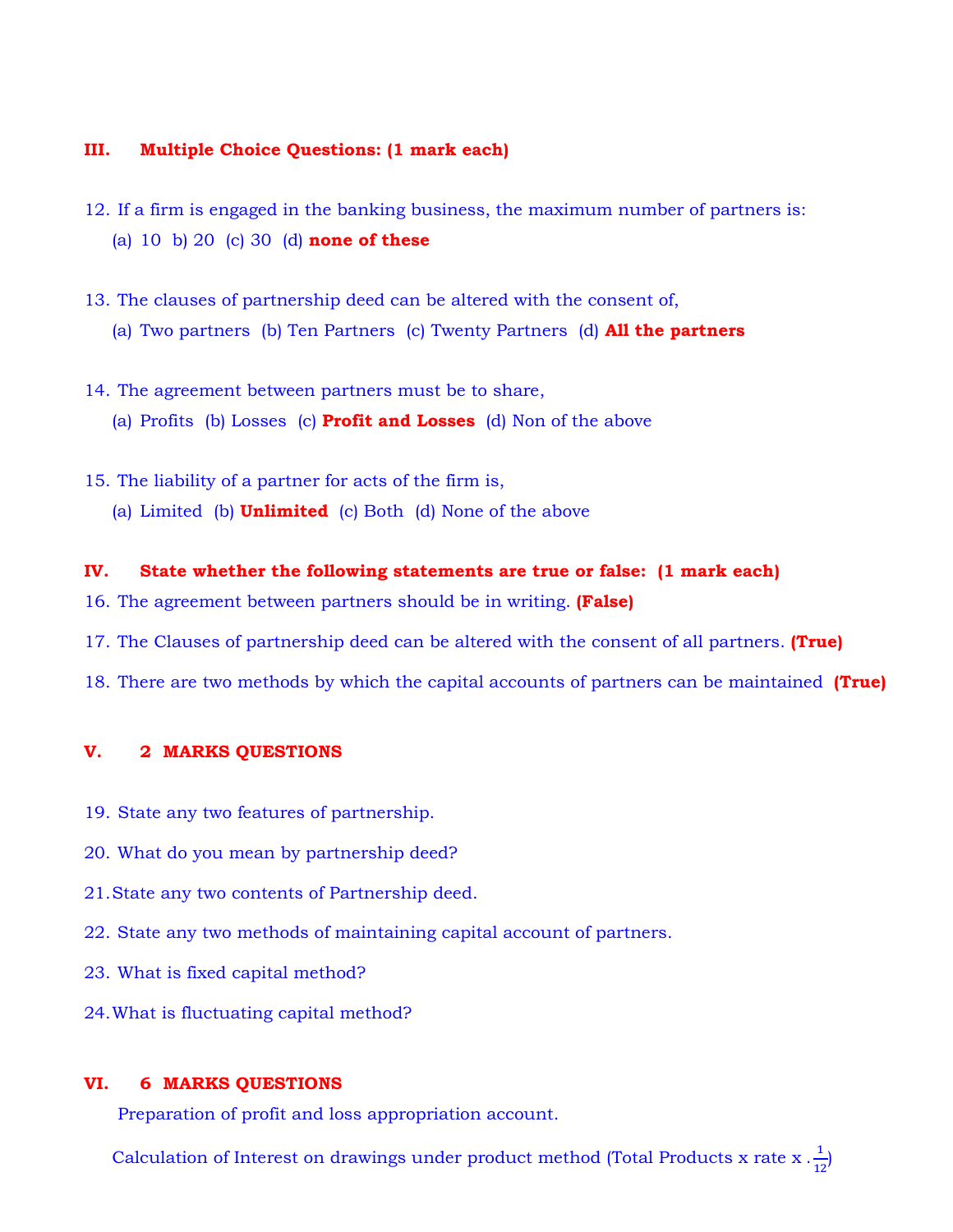#### **I Fill in the Blanks (1 mark each)**

- 1. Old ratio New Ratio = **SACRIFICE RATIO**
- 2. **OLD** ratio is used to distribute accumulated profits and losses at the time of admission of a new partner
- 3. Accumulated losses are transferred to the capital accounts of the old partners at the time of admission in their **OLD** ratio.
- 4. Goodwill is an **INTANGIBLE** asset.
- 5. If amount brought by new partner is more than his share in capital, the excess is known as **GOODWILL OR PREMIUM**
- 6. Goodwill brought in by new partner in cash is to be distributed among old partners in **SACRIFICING** ratio

#### **II. Multiple Choice Questions: (1 mark each)**

- 7. At the time of admission of a partner, undistributed profits appearing in the balance sheet of the old firm is transferred to the capital accounts of:
	- (a) **Old partners in old profit sharing ratio** (b) Old partners in new profit sharing ratio
	- (c ) All the partners in new profit sharing ratio (d) Non of the above
- 8. At the time of admission of a new partner, general reserve appearing in the old balance sheet is transferred to:
	- (a) All the partners capital Account (b) New Partner's Capital Account

#### (C) **Old partner's capital Account** (d) None of the above

- 9. Profit or Loss on revaluation is shared among the partners in the:
	- (a) **Old profit sharing Ratio** (b) New profit sharing ratio
	- (C ) Capital ratio (d) Transfer of loss on revaluation
- 10. If new partner brings cash for his share of goodwill, goodwill is transferred to Old partner's capital Accounts in:
	- (a) **Sacrificing ratio** (b) Old profit sharing ration
	- ( C) New profit sharing ratio (d) Non of above)
- 11.Assets and Liabilities are recorded in balance sheet after the admission of a partner at:
	- (a) Original Value (b) **Revalued or Revised Value**
	- ( c) Realisable value (d) Non of the above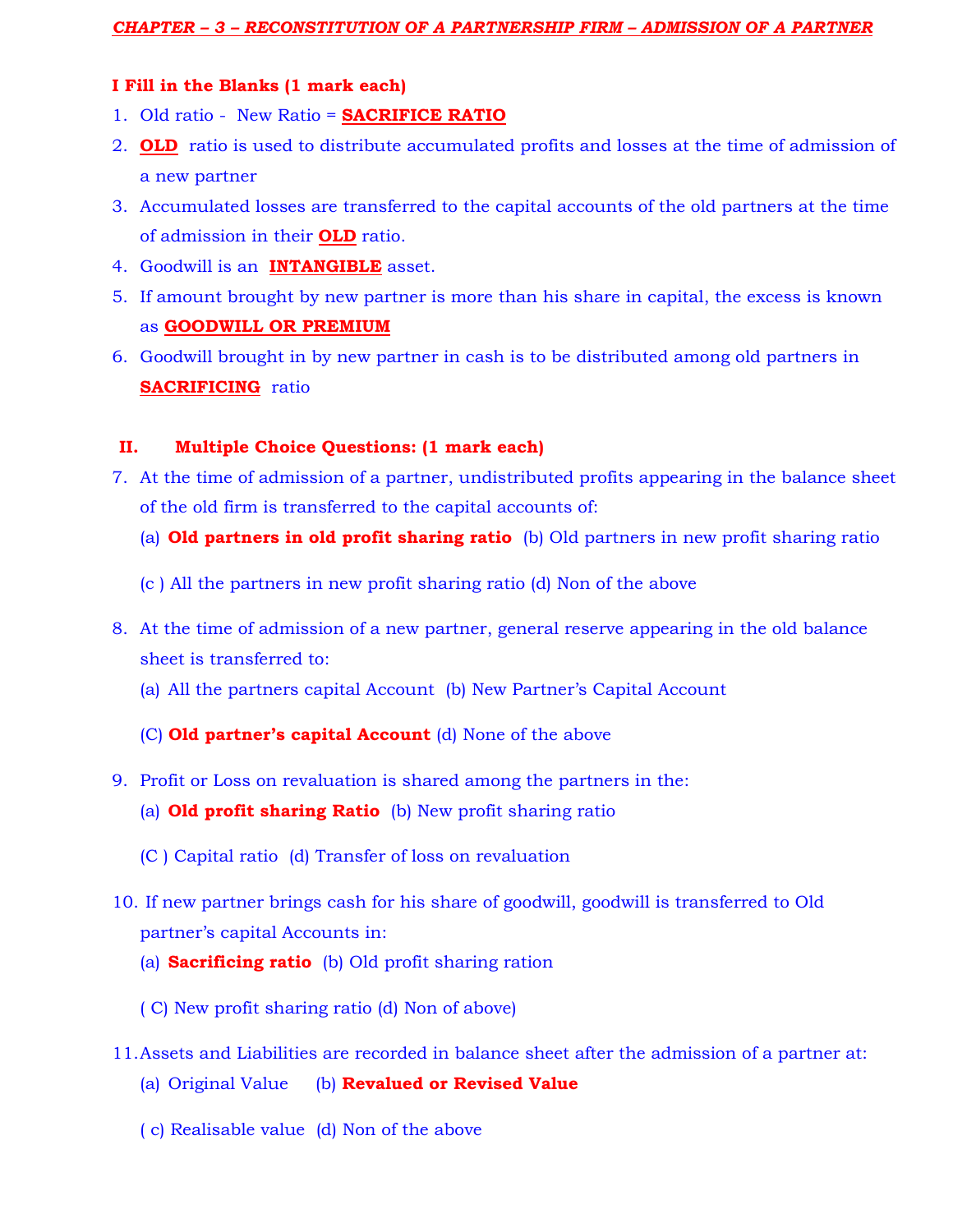#### **III. State whether the following statements are true or false: (1 mark each)**

- 12. New ratio and sacrifice ratio are the same. **(False)**
- 13.Share sacrificed =Old share –New Share. **(True)**
- 14.Accumulated profit is transferred to all partners' capital accounts including new partner. **(False)**
- 15.Goodwill is an intangible asset. **(True)**
- 16.Goodwill brought in cash by new partner is distributed among old partners in their Sacrificing ratio. **(True)**

#### **IV. 2 Marks Questions.**

- 17. Give the meaning of Goodwill.
- 18. State any two factors which determine the value of goodwill of the firm.
- 19. State any two methods of valuation of Goodwill.
- 20. What is sacrifice ratio?
- 21. What is Revaluation Account?
- 22. How do you close Revaluation account?

#### **V. 6 Marks Questions**

a. Calculation of sacrifice ratio (SR=OR-NR)

#### **VI. 12 Marks Questions**

Revaluation Account. Partners capital Account Cash or Bank Account Goodwill Account New Balance Sheet

# *CHAPTER – 4 – RECONSTITUTION OF PARTNERSHIP FIRM-RETIREMENT / DEATH OF A PARTNER* **I Fill in the Blanks (1 mark each)**

- 1. **OLD** ratio is used to distribute accumulated profits and losses at the time of retirement oa a partner.
- 2. Profit or loss on revaluation is shared among the partners in **OLD** ratio on retirement of a partner.
- 3. New ratio**-**Old ratio = **GAIN RATIO**
- 4. General reserve is to be transferred to **ALL PARTNERS CAPITAL** accounts at the time of retirement of a partner.
- 5. The amount paid to the retiring partner in excess of what is due to him is called **HIDDEN** goodwill.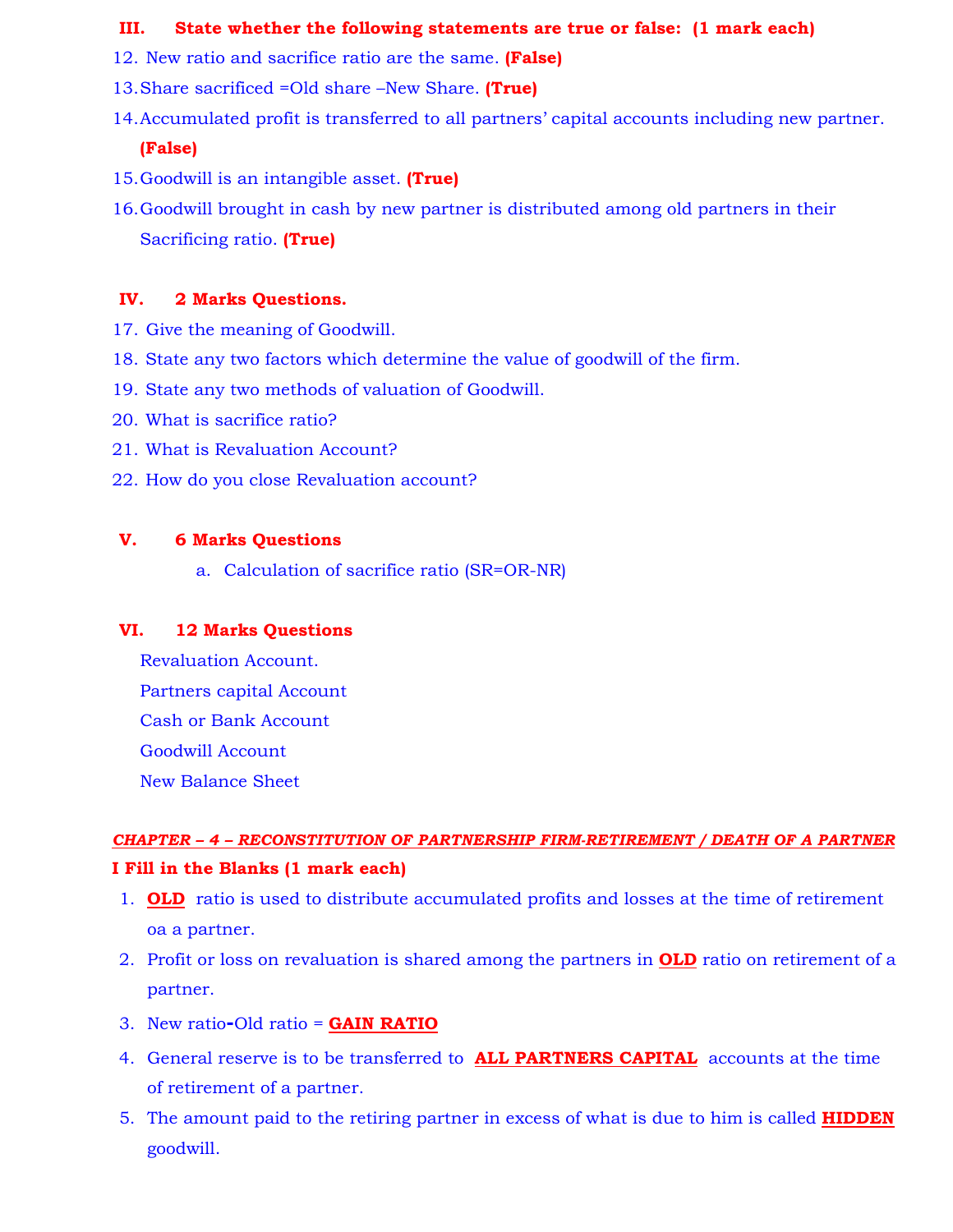#### **II. State whether the following statements are true or false: (1 mark each)**

- 6. Profit or loss on revaluation is transferred to all Partners' Capital Accounts in case of retirement of a partner. **(True)**
- 7. Old ratio + Gain ratio = New ratio **(True)**

#### **III. Very Short answer questions (1 mark each)**

- 8. Who is a deceased partner?
- 9. Who is an 'Executor'?
- 10.When do you prepare executor's account?

#### **IV. 6 Marks Questions**

- 11.Calculation of Gain ratio (New Ratio Old Ratio)
- 12.Deceased partner's capital A/c Or Deceased Partner's Executors A/c

#### **V. 12 Marks Questions (Retirement of a Partner)**

Revaluation Account. Partners capital Account Goodwill Account New Balance Sheet

# *CHAPTER – 5 – DISSOLUTION OF PARTNERSHIP FIRM*

# *I. 2 Marks Questions*

- 1. What is dissolution of a partnership?
- 2. Give the meaning of dissolution of a partnership firm.
- 3. State any two circumstances under which a partnership firm is dissolved.
- 4. State any two differences between dissolution of partnership and dissolution of partnership firm.
- 5. What is Realisation A/c
- 6. How do you Close Realisation A/c
- 7. Give the journal entry for an asset taken over by a partner on dissolution of a firm.

#### **II. 12 Marks Questions**

- 8. Realisation Account
- 9. Partners Capital Accounts
- 10.Cash or Bank Account.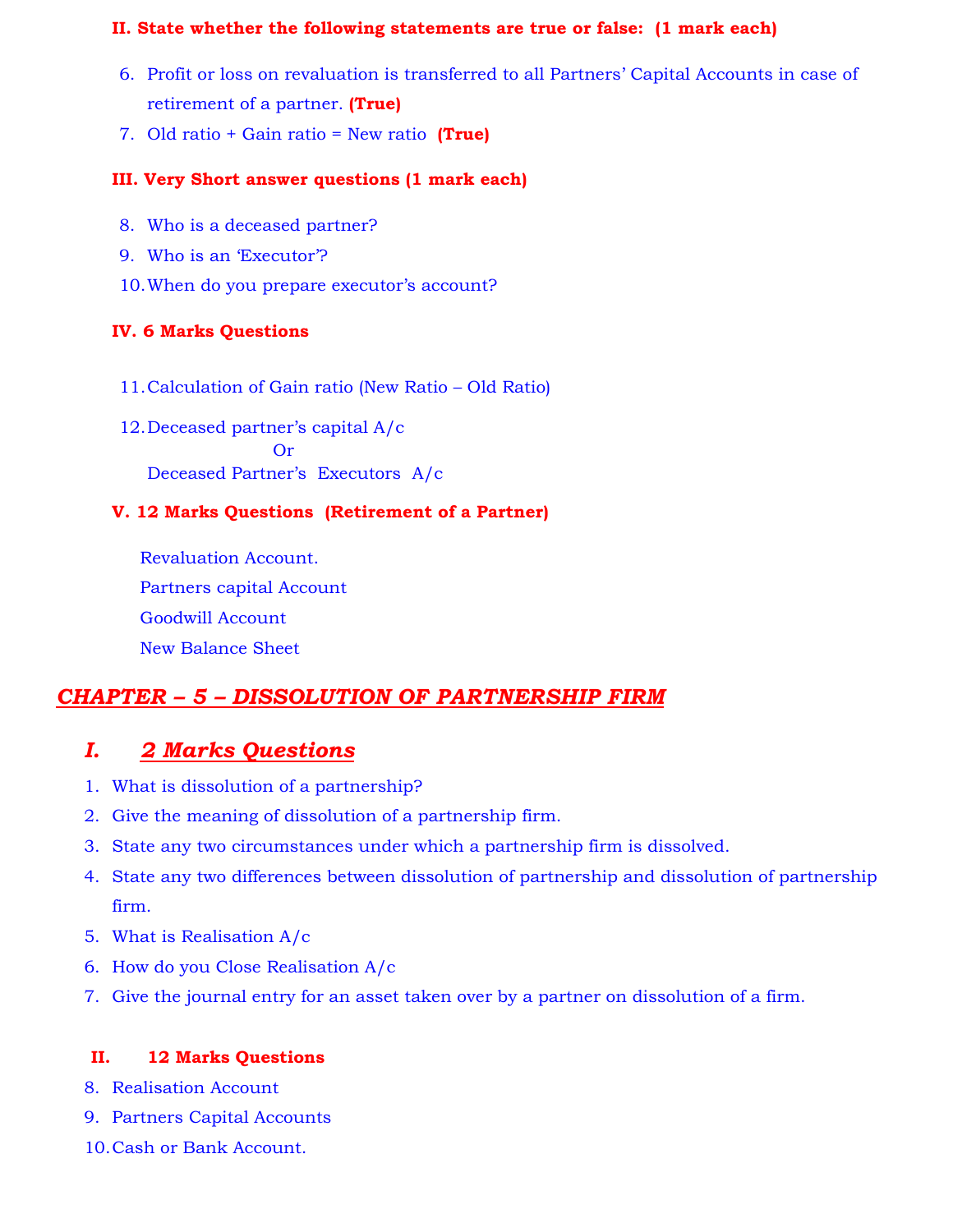# *BOOK – 2*

# *CHAPTER – 1 – ACCOUNTING FOR SHARE CAPITAL*

#### **I. Fill in the Blanks (1 mark each)**

- 1. A company is an **artificial** person.
- 2. **Subscribed capital** is the part of the issued capital.
- 3. **5 lakh** is the minimum paid up capital of a public company
- 4. Minimum paid up capital of a private company is **1 lakh.**
- 5. **2** is minimum number of members in a private company.
- 6. **7** is minimum number of members in a public company.
- 7. Profit on forfeiture of shares is transferred to **Capital Reserve** Account.

#### **II. Multiple Choice Questions: (1 mark each)**

- 8. Equity share holders are:
	- (a) Creditors (b) **Owners** (c) Customers of the company (d) None of the above

#### 9. Shares can be forfeited for:

- (a) **Non-payment of call money** (b) failure to attend meeting
- (c ) failure to repay the loan to the bank (d) the pledging of shares as a security
- 10. Balance of share forfeiture Account is shown in the balance sheet under the head:
	- (a) Current Liabilities and provisions (b) Reserves ad Surplus
	- (c ) **Share capital** (d) Unsecured Loans
- 11. Maximum number of members in a private company is

(a) 40 (b) **200** (c) 70 (d) No limits

- 12. Paid up capital is part of
	- (a) Authorised capital (b) Reserve capital (c) **Called-up capital** (d) Subscribed capital
- 13. Minimum number of members in a public company is
	- (a) 20 (b) 50 (c) no limit (d) **7**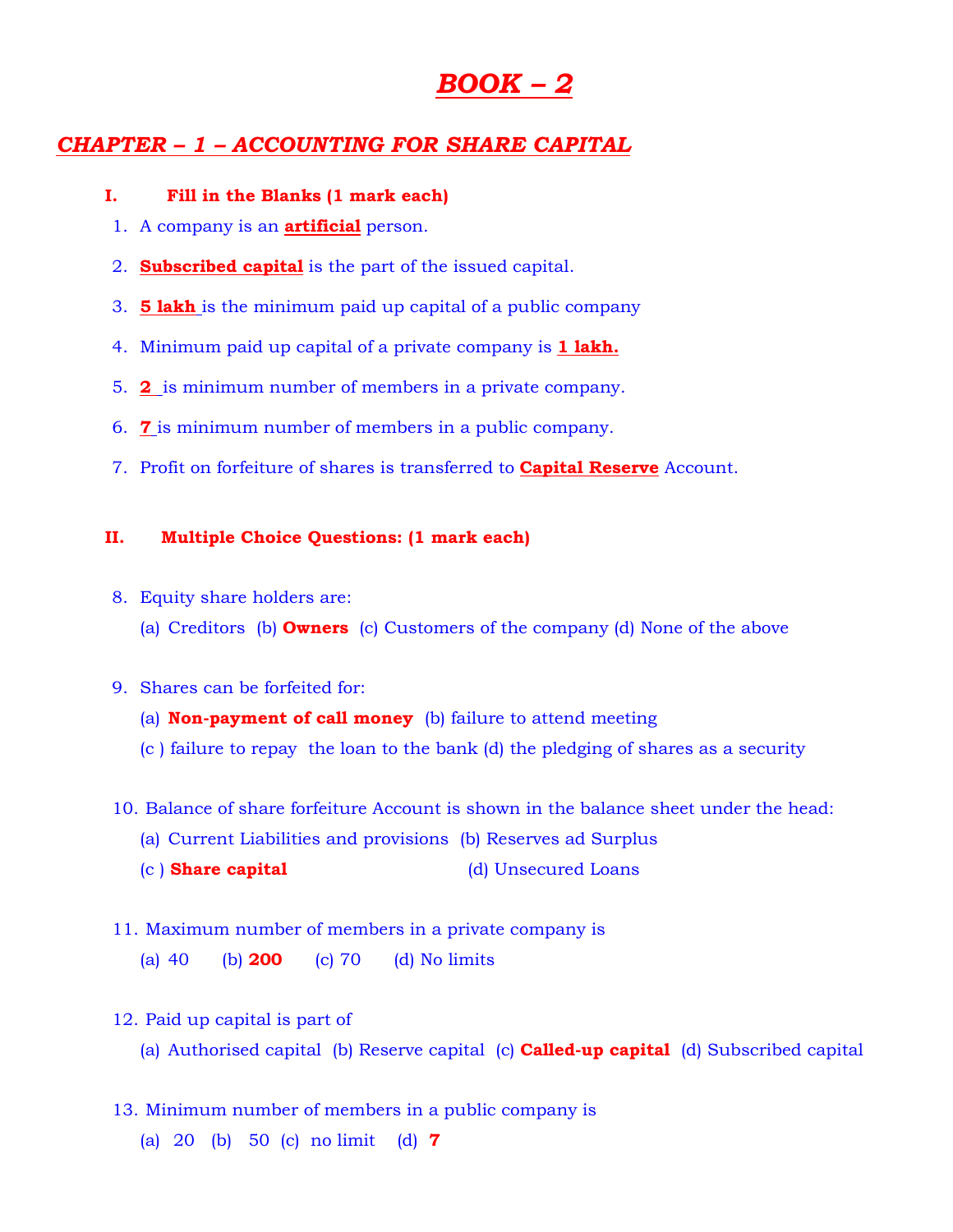### **III. State whether the following statements are true or false.**

- 14. A company is an artificial person. **(True)**
- 15. Shares of a public ltd company are transferable **(True)**
- 16. Share application account is a liability account **(True)**
- 17. Paid-up capital may exceed called-up capital. **(False)**
- 18. Private companies invite the public to subscribe for its shares **(False)**

### **IV. Very Short answer questions (1 mark each)**

- 19.What is a company?
- 20.Write one feature of a company.
- 21.What is issued capital?
- 22.Give the meaning of under subscription.
- 23.Give the meaning of over subscription.
- 24.Give the meaning of issue of shares at par / premium / discount.

# **V. 2 Marks Questions.**

- 25. State any two categories of share capital.
- 26. What is a preference share?
- 27. What are equity shares?
- 28. What is forfeiture of shares?
- 29. How do you close share forfeited A/c?

# *12 Marks problems -9 Journal entries up to forfeiture and re-issue of shares*

# *CHAPTER – 2*

### **I. Fill in the blanks (1 Marks each).**

- 1. Debenture holders are the **Creditors** of the company.
- 2. Discount on issue of debentures is a **fictitious** asset.
- 3. Coupon rate is **Rate of interest** at which the interest amount is paid by the company on its debentures.
- 4. Premium on issue of debentures is a **Capital Profit.**
- 5. Debentures which are transferable by mere delivery are called **Bearer** debentures.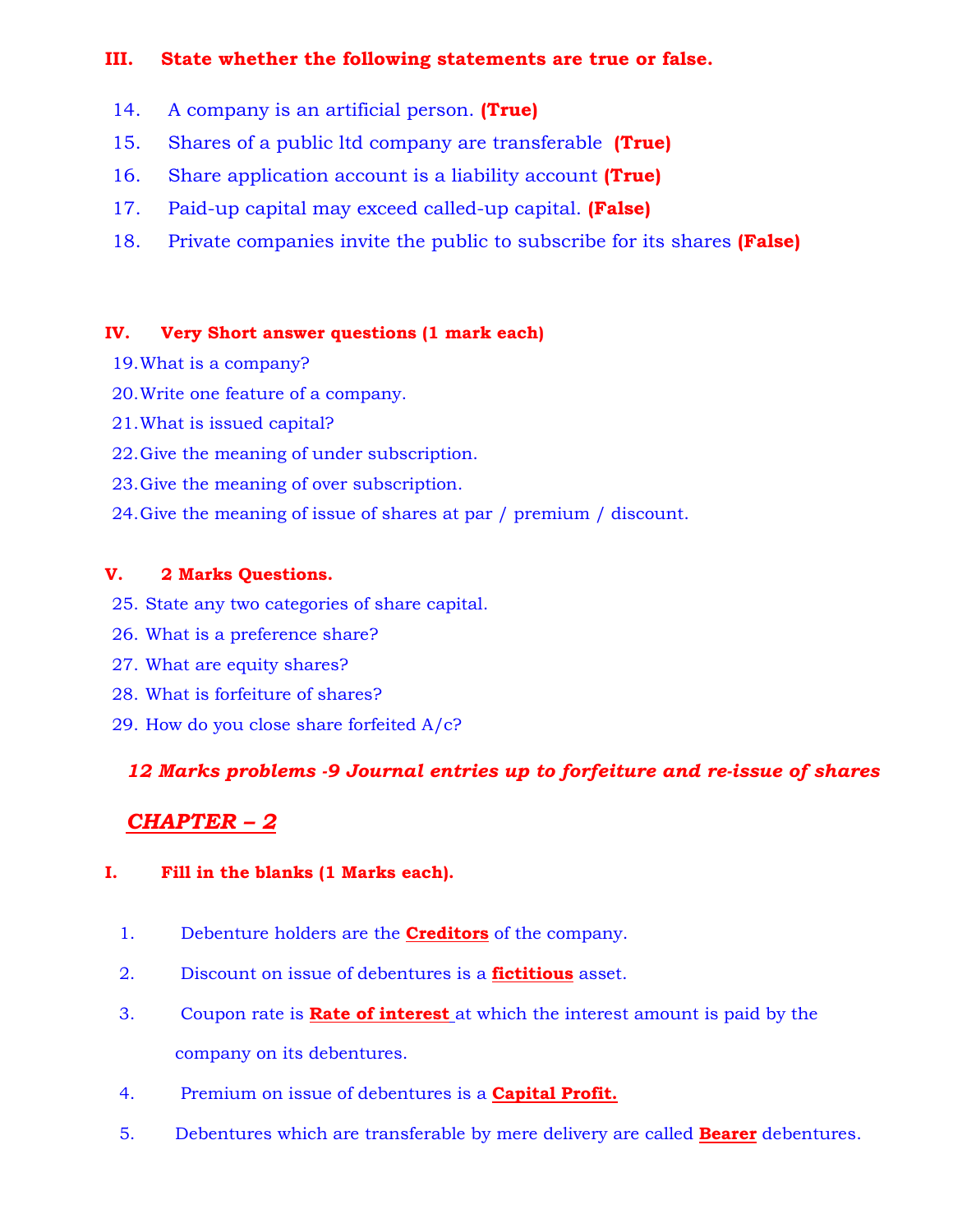#### **II. Multiple Choice Questions (1 Marks each)**

6. Premium on Redemption of Debentures A/c is \_\_\_\_\_\_\_\_\_ A/c (a) Asset (b) Income (c) **Liability** (d) Expense

#### 7. Debentures cannot be redeemed at.

- (a) Premium (b) **Discount** (c) Par (d) More than 10% Premium
- 8. Debentures cannot be redeemed out of: (a) Profits (b) **Provisions** (c) Capital (d) All the above

#### 9. Debenture holders are:

(a) Owners of the company (b) **Lenders of the company** (c ) Debtors of the company (d) Trustees of the company

#### **III. State whether the following statements are true are false.**

- 10. Debenture is a part of loan capital **(True)**
- 11. Debenture holders have voting rights **(False)**
- 12. Company can-buy-back its debentures. **(True)**
- 13. Debenture holders are not the members of the company **(True)**
- 14. Premium on redemption of debentures is a Liability A/c **(True)**

#### **IV. Very Short answer questions (1 mark each)**

- 15. What is Bond?
- 16. Write any one difference between share and debenture.
- 17. State any one type of debentures.
- 18. What is Coupon rate?
- 19. What do you mean by Zero coupon rate debentures?

# **6 Marks problems on issue of debentures at par/at premium/at discount**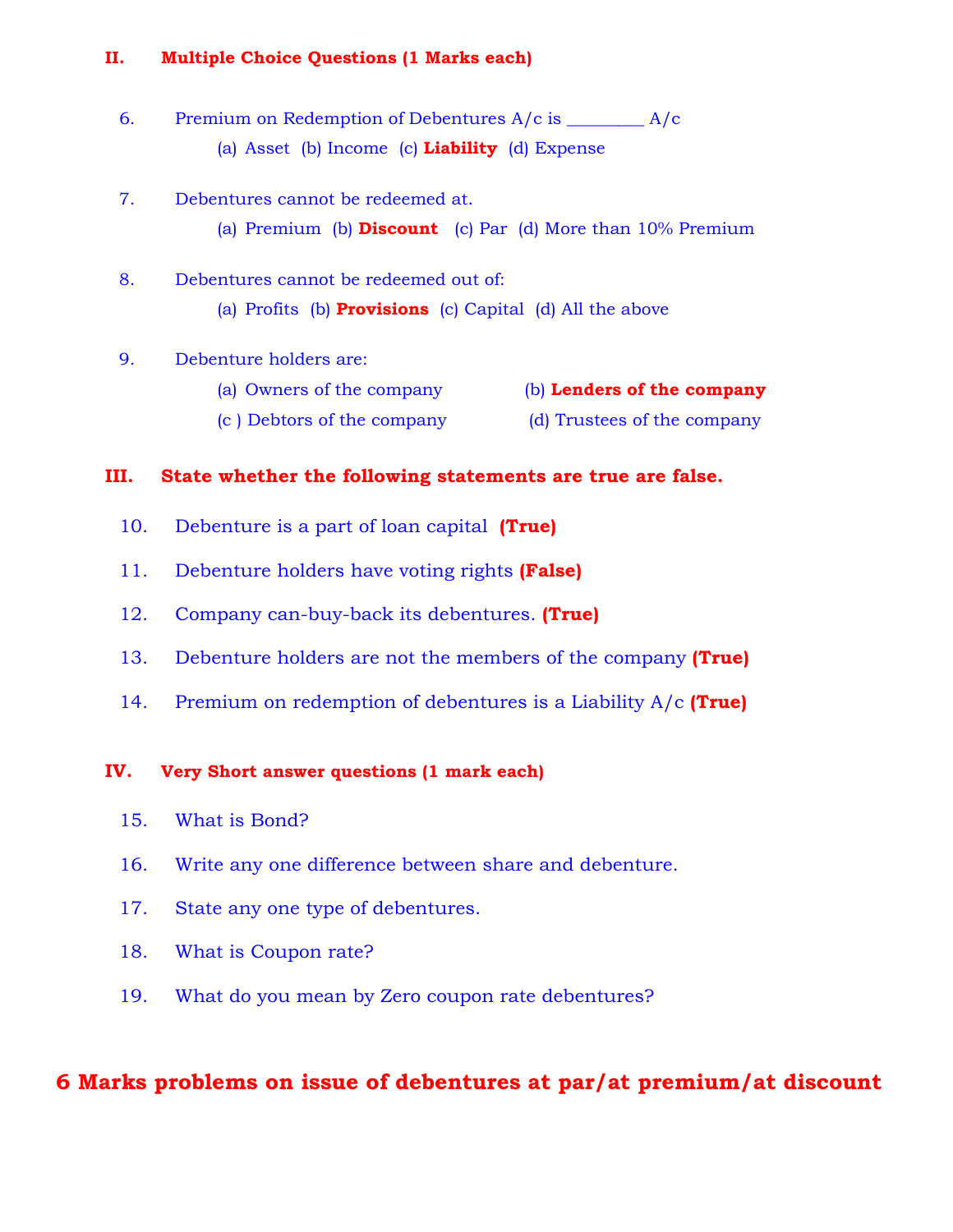# *CHAPTER – 3 – Financial Statements of a company*

# *CHAPTER – 4 – Analysis of financial statements.*

### **I. 12 Marks Problems**

- 1. Comparative statement of profit & loss.
- 2. Comparative Balance sheet (Position statement)
- 3. Common size statement of profit & loss.
- 4. Common size Balance sheet (Position statement).

# **CHAPTER – 5 – Accounting Ratios**

5. Marks problems on liquidity ratio (Current ratio and quick ratio)

 $Current \, ratio = \frac{Current \, Assets}{Current \, likelihood}$ Current liabilities

Quick ratio =  $\frac{\text{Quick Assets}}{\text{Common likelihood}}$ **Current liabilities** 

Quick assets=current assets-inventories-Prepaid expenses-advance tax paid

# **CHAPTER – 6 – Cash flow statement**

### **I. Fill in the blanks (1 Marks each)**

- 1. Cash flow statements shows **Inflows** and **Outflows** of cash and cash equivalents.
- 2. Purchase of any asset by paying cash is **Cash outflow**
- 3. Collection of cash from trade receivables is **Cash inflow**
- 4. Operating activities constitute **Primary or main** activities of an enterprise.
- 5. **Investing** activities relate to purchase and sale of fixed assets.

# **II. Very Short answer questions (1 mark each)**

- 6. What is cash flow statement? Or Give the meaning of cash flow statement.
- 7. Mention any one benefit of cash flow statement.
- 8. Expand ICAI.

Ans: Institute of Charted Accountants of India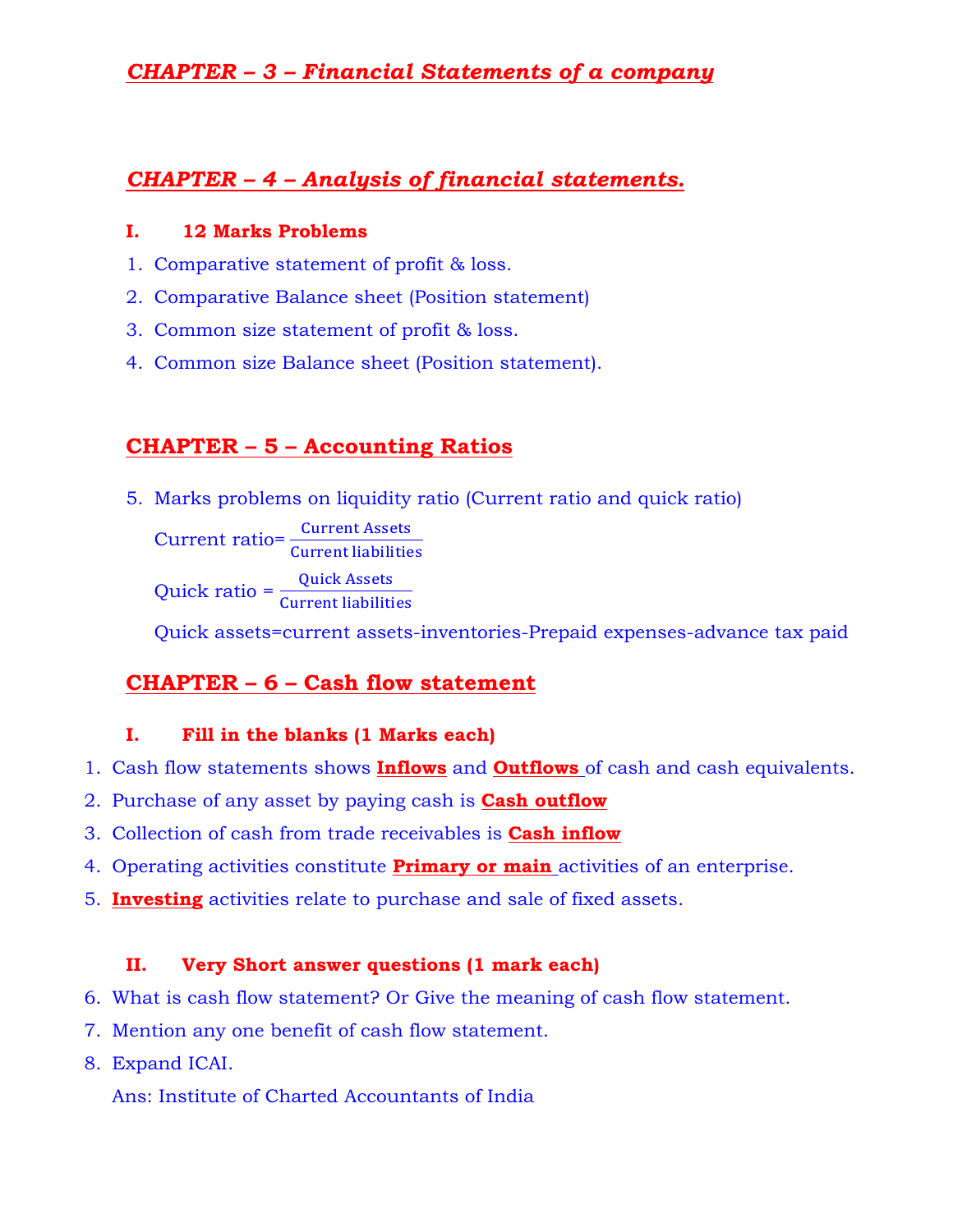#### **III. 2 Marks Questions.**

- 9. Write any two objectives of cash flow statement.
- 10.Write any two benefits of cash flow statement.

#### **IV. Practical Oriented Questions**

- 1. Classify the following into revenue and capital items.
- 2. Prepare Receipt and Payment Account of a Not-for Profit organization with any 5 imaginary figures.
- 3. How do you treat the following in the absence of partnership deed?

#### **Example**

Classify the following into Revenue and Capital Items

- a. Legal charges incurred in connection with the purchase of land.
- b. Brokerage paid for raising a loan for the purpose of business
- c. Expenses incurred for white washing the old building.
- d. Amount spent on repair to second hand motor car before it is used
- e. Periodical repairs and replacement of plant
- 4. Prepare two partners' current accounts under fixed capital system with 5 imaginary figures.
- 5. Prepare two partners capital accounts under Fluctuating capital system with 5 imaginary figures.
- 6. Prepare profit and loss appropriation Account of a firm with 5 imaginary figures.
- 7. Prepare Executor's loan account with imaginary figures showing the repayment in two annual equal installments with interest.
- 8. Give the disclosure requirements pertaining to 'share capital" in "notes to accounts' of Balance sheet of a company with imaginary figures.
- 9. Write a proforma of a Balance sheet of a company with main heads only.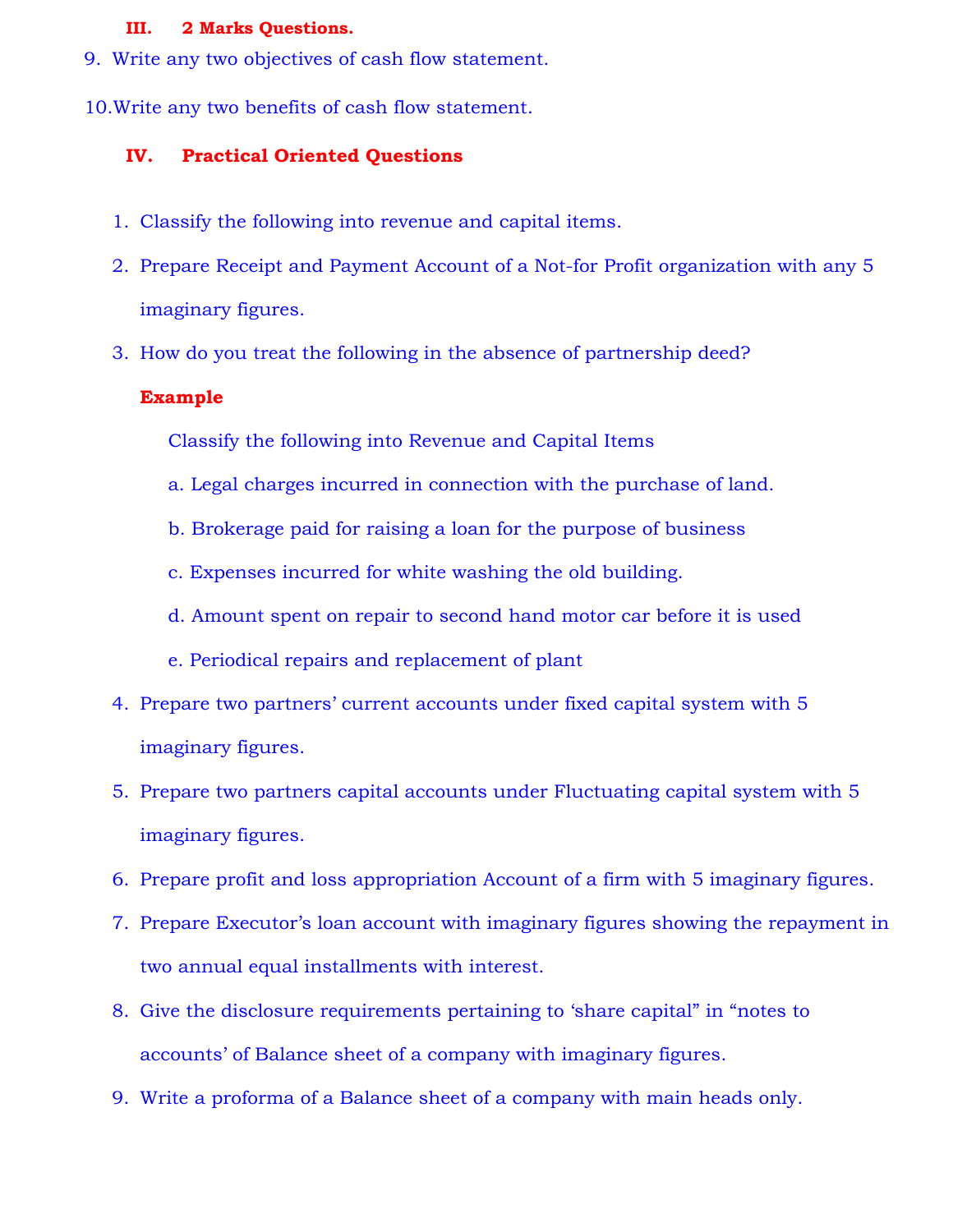- 10. Prepare a statement of profit and loss of a company in vertical form with imaginary figures of 5 main heads only
- 11. Name the major heads under which the following items will be presented in the Balance sheet of a company.

# **Example**

|     | Items                               | Major head in the Balance sheet                |
|-----|-------------------------------------|------------------------------------------------|
| (a) | Loose tools                         | <b>Current Assets (Inventories)</b>            |
| (b) | <b>Debenture Redemption Reserve</b> | Shareholders' funds (Reserves and surplus)     |
| (C  | <b>Computer Software</b>            | Non-current assets (Fixed assets Intangible)   |
| (d) | 10% Debentures                      | Non-current Liabilities (Long term borrowings) |
| (e) | Proposed dividend                   | Current liabilities (Short term provisions)    |

- 12. Prepare comparative statement of profit and loss with 5 imaginary figures.
- 13. Prepare common size statement of profit and loss with 5 imaginary figures.
- 14. Write the proforma of cash flows from operating activities under direct method.

| <b>Particulars</b>                       | Rs.        |
|------------------------------------------|------------|
| Cash flows from operating activities     |            |
| Cash receipts from customers             | <b>XXX</b> |
| (-) Cash paid to suppliers and employees | (XXX)      |
| = Cash generated from operations         | <b>XXX</b> |
| (-) Income tax paid                      | (XXX)      |
| = Cash flow before extraordinary items   | <b>XXX</b> |
| +/- Extraordinary items                  | <b>XXX</b> |
| =Net cash from operating activities      |            |

15. Classify the following cash flow activities into operating, investing and financing as per AS-3.

#### **Example**

| (1) | <b>Purchase of Machinery</b>         | Investing |
|-----|--------------------------------------|-----------|
| (2) | Proceeds from issue of equity shares | Financing |
| (3) | Cash revenue from operations         | Operating |
| (4) | Proceeds from long term borrowings   | Financing |
| (5) | Proceeds from sale of machinery      | Investing |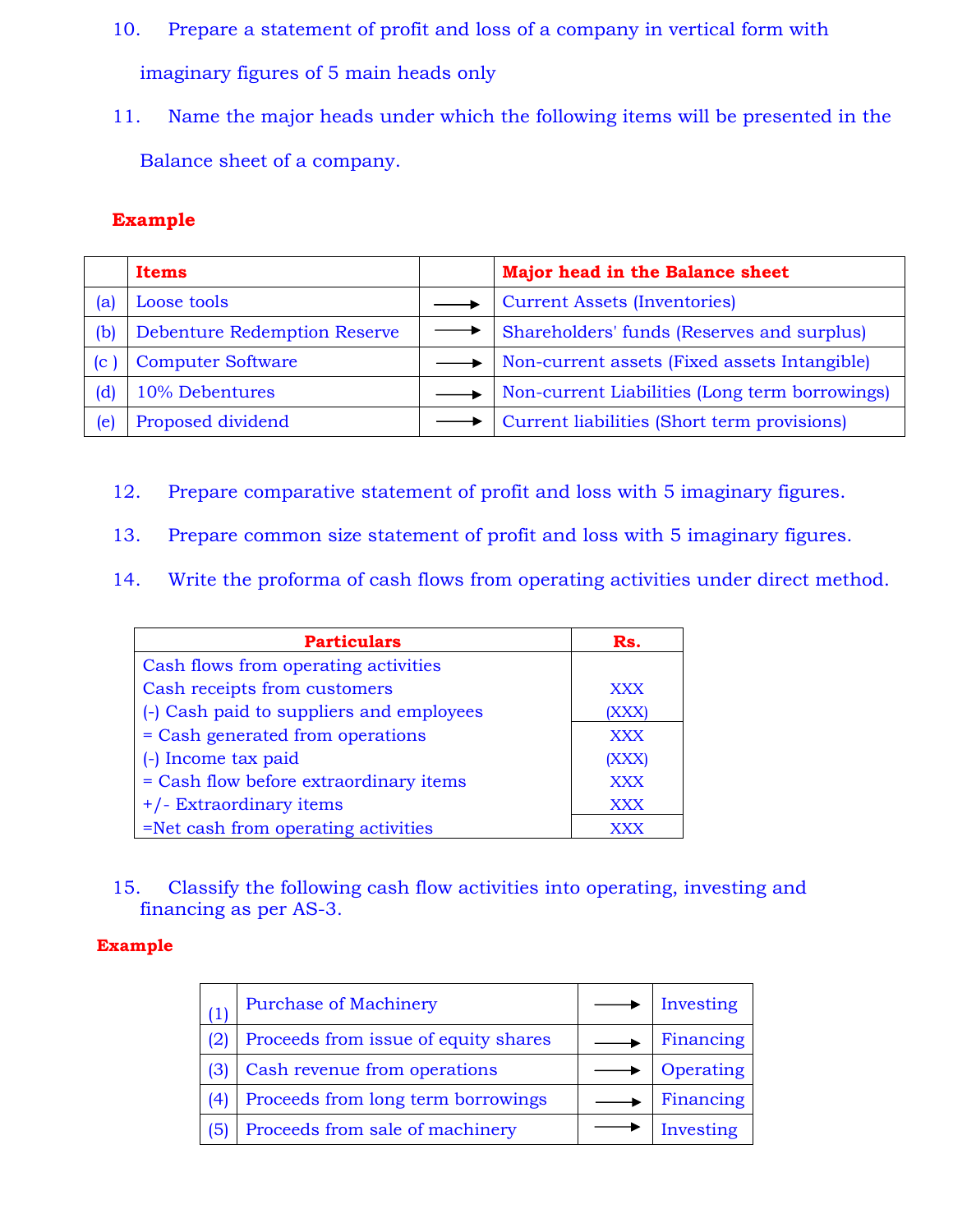# **BUSINESS STUDIES**

# **Chapter I – Nature and Significance of Management**

# **One mark questions**

- 1. What is Efficiency?
- 2. What is Effectiveness concerned with? **(End result of management)**
- 3. Which of the following is not a function of management?
- (a) Planning (b) Staffing (c) **Cooperating** (d) Controlling
- 4. Policy formulation is the function of
	- (a) **Top level management** (b) Middle level management
	- (c) Operational management (d) All of the above

# **Two marks questions**

- 5. Define Management.
- 6. State any two Organizational Objectives of Management.

# **Eight marks questions**

- 7. Explain the characteristics of Management.
- 8. "Management as an art and a science are not mutually exclusive, but complement to each other"- Elucidate.
- 9. Define Coordination. Explain the characteristics of Coordination.

# **Chapter -2**

# **Principles of Management**

# **One mark questions**

- 1. Who is known as the Father of General Management? **(Henry Fayol)**
- 2. Who is called the Father of Scientific Management? **(F.W.Taylor)**
- 3. Who strongly advocated Piece Wage System? **(F.W.Taylor)**

# **Two marks questions**

- 4. What is Discipline according to Fayol?
- 5. What is Scalar Chain?
- 6. What is Gang Plank?

# **Four marks questions**

- 7. Discuss the significance of Principles of Management by explaining any four points.
- 8. Explain the Principles of Management contributed by F.W. Taylor.

# **Chapter 3 Business Environment**

# **One mark questions**

1. What is Business Environment?

# **Four marks questions**

2. Explain any four features of Business Environment.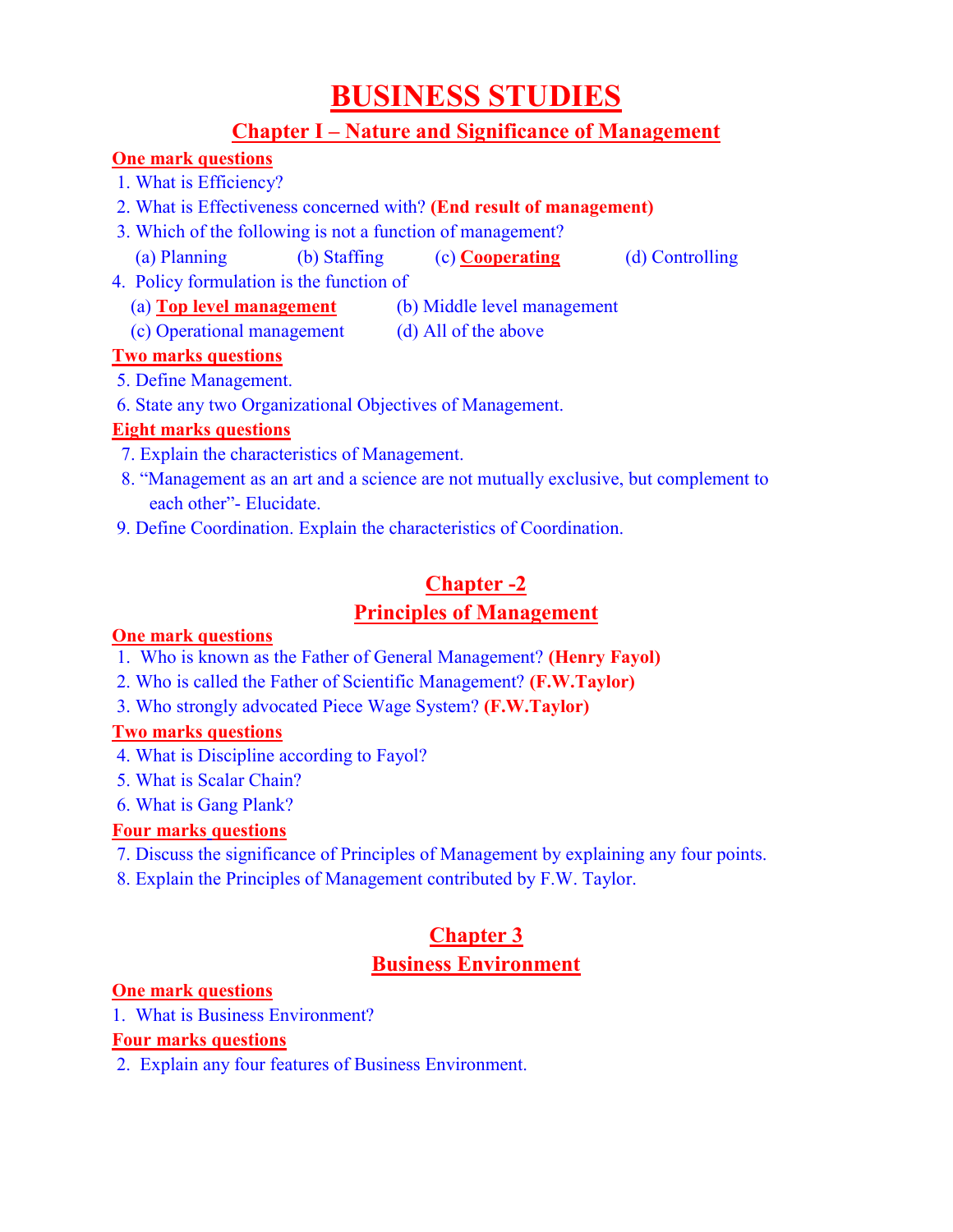# **Chapter 4 Planning**

#### **One marks questions**

- 1. What is planning?
- 2. What is Single Use Plan?
- 3. Give an example for Single Use Plan. (Budget, programme )
- 4. Give an example for Standing Plan. (Rule, Policy)
- 5. State the meaning of 'Rule'.
- 6. What is a 'Budget'?

# **Two marks questions**

- 7. State any two features of Planning.
- 8. What do you mean by 'Objectives'?
- 9. What is a 'Strategy'?
- 10. What is a 'Policy'?

# **Four marks questions**

- 11. Explain the importance of Planning with any four points.
- 12. Explain any four limitations of Planning.
- 13. Explain any two types of Plan.

# **Chapter -5**

# **Organising**

### **One marks questions**

- 1. Which management function translates the plans into action? **Organising**
- 2. What is Organisation Structure?
- 3. What is Delegation?
- 4. What is Authority?
- 5. What is Responsibility?

### **Two marks questions**

- 7. Define Organizing.
- 8. Give the meaning of Formal Organisation.

# **Eight marks questions**

- 9. Explain the importance of Organizing. (1 for introduction + 7)
- 10. State the advantages and disadvantages of Formal Organization.
- 11. What is Decentralization? Explain its importance. (2+6)

# **Chapter 6 Staffing**

### **One marks questions**

- 1. What is Staffing?
- 2. Name any one external source of recruitment. (Advertisement, web sources)
- 3. What is meant by 'Interview' in Selection Process?
- 4. What is Training?

# **Two marks questions**

- 5. What is Recruitment?
- 6. Give the meaning of 'Transfer' as an internal source of recruitment.
- 7. What is Job Rotation?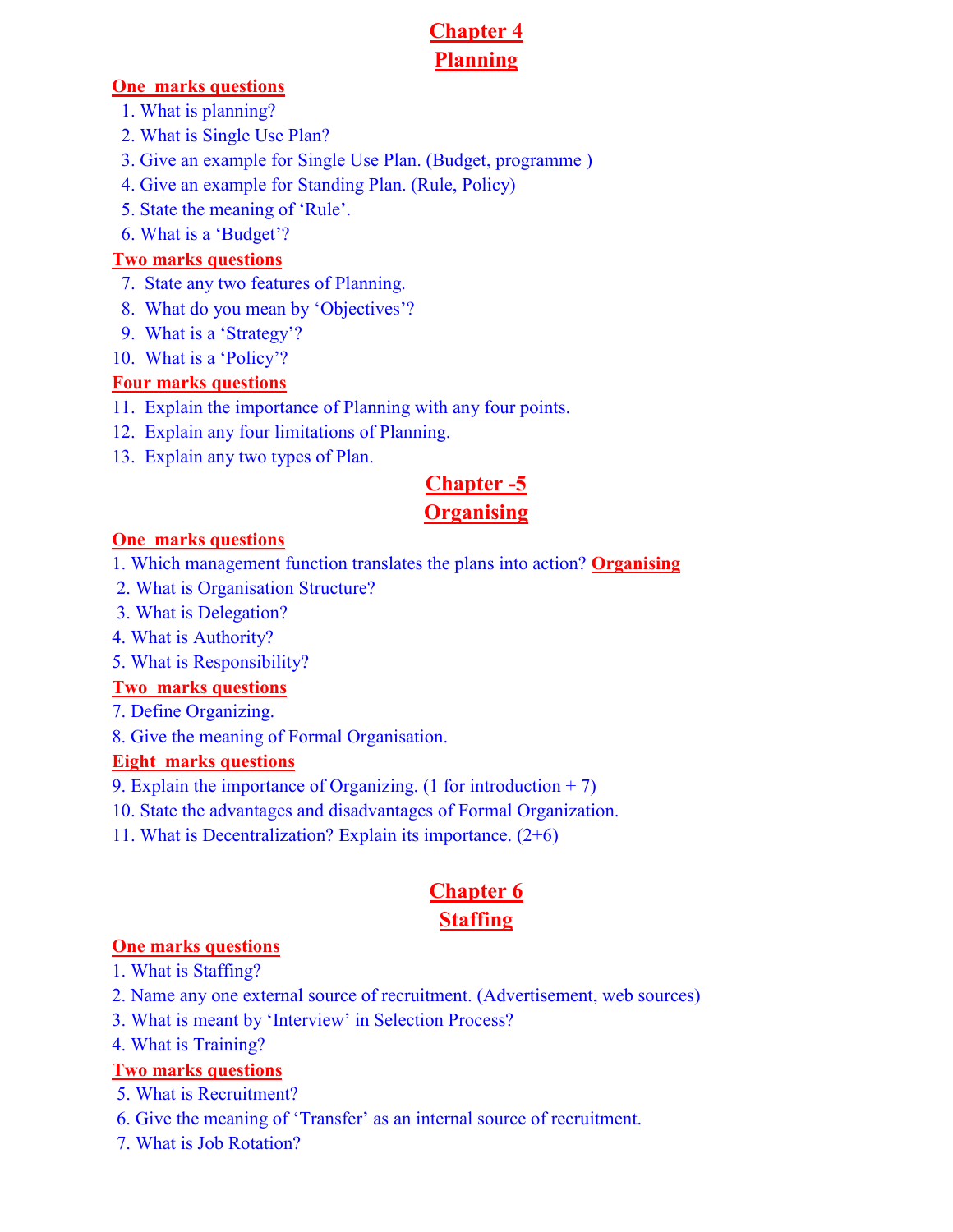- 8. State any two **merits/demerits** of external sources of recruitment.
- 9. Mention any two **merits/ demerits** of internal sources of recruitment.

### **Four marks questions**

- 10. Explain any four types of tests used for selection of employees.
- 11. Explain the internal sources of recruitment.

# **Eight marks questions**

- 13. Explain the stages in Staffing Process.
- 14. Describe the steps involved in Selection Process.
- 15. Explain the four methods of On-the-Job and any four methods of Off-the-Job training.
- 16. Explain the benefits of training and development to the organization and to the employees.

# **Chapter 7 Directing**

# **One marks questions**

- 1. What is Directing?
- 2. State any one element of Directing.
- 3. State any one Leadership style.

# **Two marks questions**

- 4. Define Motivation.
- 5. What is communication?
- 6. State any two psychological barriers to communication.
- 7. State any two personal barriers to communication.

### **Four marks questions**

- 8. Explain any four points which emphasise the importance of Directing.
- 9. Briefly explain any four benefits of Motivation.
- 10. Briefly explain any four **semantic barriers /organisational barriers** to communication. **Eight marks questions**
- 11. What is Supervision? Explain the role played by a supervisor.  $(1+7)$
- 12. Explain any four financial incentives and four nonfinancial incentives.
- 13. Explain the qualities of a good leader.
- 14. Suggest the suitable measures to improve communication effectiveness.

# **Chapter 8 - Controlling**

# **One marks questions**

- 1. What is meant by Controlling?
- 2. Expand PERT/CPM/MIS.

# **Two marks questions**

- 3. State any two **traditional techniques /modern techniques** of managerial control.
- 4. Give the meaning of Break-even Analysis.
- 5. What do you understand by Budgetary Control?

# **Four marks questions**

- 6. 'A good control system helps an organisation in many ways'-Justify this statement with any four points. (Importance)
- 7. Explain the limitations of Controlling.
- 8. Explain briefly the steps involved in Controlling Process.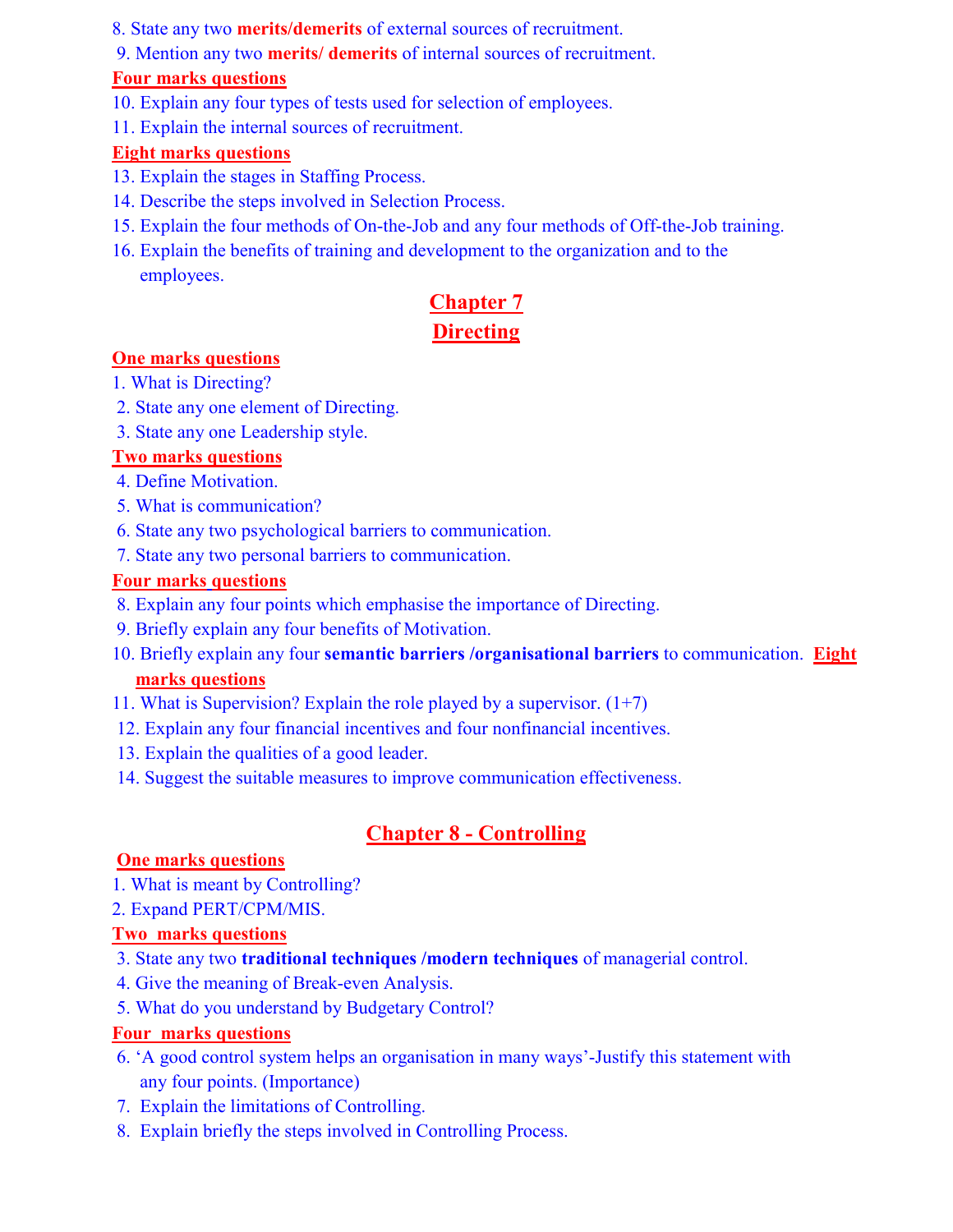# **Chapter 9 Financial Management**

#### **One marks questions**

- 1. What is Business Finance?
- 2. What do you understand by 'Capital Structure'?
- 3. Write the meaning of 'Financial Risk'.

# **Two marks questions**

- 4. What do you understand by Financial Management?
- 5. Give the meaning of **Investment Decision /Financing Decision** with an example.
- 6. Give the meaning of Dividend Decision.

### **Four marks questions**

- 7. Explain any four factors affecting **financing decisions/dividend decisions**.
- 8. Explain with any four points the importance of financial planning.
- 9. Explain any four factors affecting the **fixed capital/ working capital** requirement of an organisation.

# **Chapter 10**

# **Financial Markets**

# **One marks questions**

- 1. Expand IPO/BSE/NSEI/SEBI/NASDAQ/OTCEI/CSDL
- 2. What is Money Market?
- 3. What is Stock Exchange?
- 4. What is the benchmark index of BSE? **SENSEX**
- 5. What is the benchmark index of NSE? **NIFTY**
- 6. Give the meaning of Dematerialisation.
- 7. The settlement cycle in NSE is (a)  $T+5$  (b)  $T+3$  (c)  $T+2$  (d)  $T+1$

# **Four marks questions**

- 8. Explain briefly the functions of a Financial Market.
- 9. Write any four advantages of 'Electronic Trading System' in Stock exchanges
- 10. Distinguish between primary market and secondary market (any four points).

# **Eight marks questions**

- 11. Explain any four money market instruments.
- 12. What is Stock Exchange? Explain the functions of stock exchange.
- 13. Explain the functions of Securities and Exchange Board of India.

# **Chapter 11 Marketing**

### **One marks questions**

- 1. Give the meaning of Product.
- 2. What is Packaging?
- 3. What is Labelling?
- 4. What is a Brand?
- 5. Name any one Distribution Channel.
- 6. What is Publicity?

### **Two marks questions**

- 8. Define Marketing.
- 9. What is Standardization in marketing?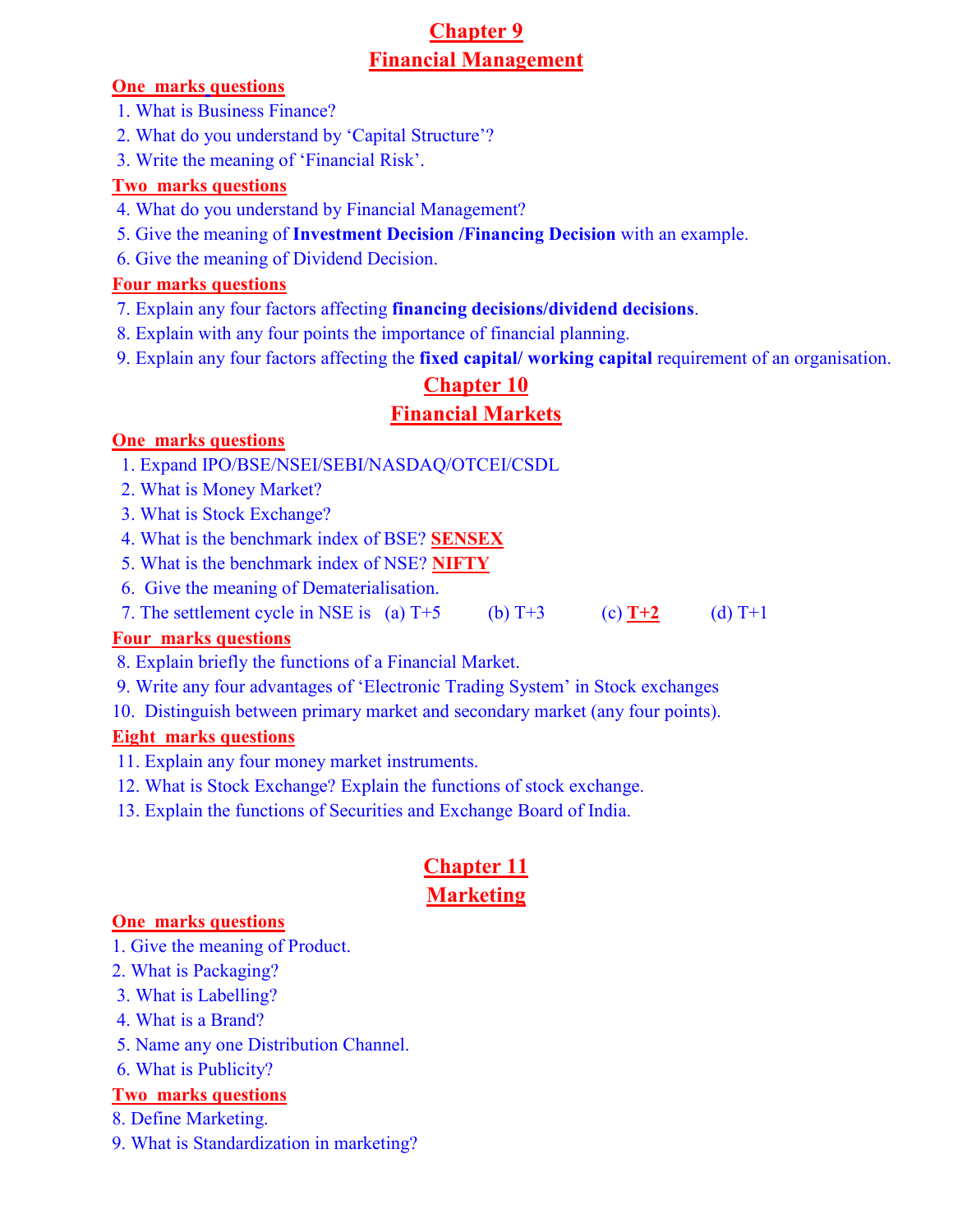- 10. What is Grading of products?
- 11. What do you mean by Consumer Goods?
- 12. Give two examples for Convenience goods.( Ice creams, newspaper, toothpaste)
- 13. Name any two examples for Durable Products.(Fridge, Televisions)
- 14. What is Personal Selling?

# **Four marks questions**

- 15. Explain the elements of Marketing Mix.
- 16. Discuss briefly any four differences between selling and marketing.
- 17. State any four features of speciality products.
- 18. Briefly explain any four characteristics of industrial products.
- 19. Explain briefly any four objections against advertising.

# **Eight marks questions**

- 20. Explain any eight functions of Marketing.
- 21. What is Branding? Explain briefly its advantages to marketers and customers.
- 22. What is Pricing? Explain the factors affecting price determination.
- 23. Explain the advantages and limitations of advertising.

# **Chapter 12**

# **Consumer Protection**

### **One marks questions**

- 1. State any one unfair trade practice of manufacturers and service providers by which consumers are exploited.
- 2. In which year the Consumer Protection Act was enacted? **1986**
- 3. Name any one redressal machinery/agency set up under Consumer Protection Act to redress consumer grievances. **(District forum/State commission/National commission)**
- 4. What is the monetary limit of claim in District Consumer Disputes Redressal Forum? **Less than 20 lakhs**
- 5. State the monetary limit of claim in State Consumer Disputes Redressal Commission. (**more than 20 lakhs less than 1 crore )**
- 6. What is the monetary limit of claim in National Consumer Disputes Redressal Commission? (**more than 1 crore)**
- 7. Name any one Consumer Organisation/NGO engaged in protecting and promoting **(consumers' interests. Consumer co-ordination council, New Delhi, Common cause New Delhi, Karnataka consumer service society Bangalore)**

#### **Two marks questions**

- 8. What is Consumer Protection?
- 9. State any two reasons to emphasise the importance of consumer protection from Consumers point of view.
- 10. Who can file a complaint before the appropriate consumer forum? (any two)

# **Four marks questions**

- 11. Explain any four Rights of consumers.
- 12. State any four responsibilities of consumers while purchasing, using and consuming goods and services.
- 13. State any four directions which can be issued by the consumer court to the opposite party.
- 14. State any four functions of Consumer Organizations and NGOs for the protection and promotion of consumer interests.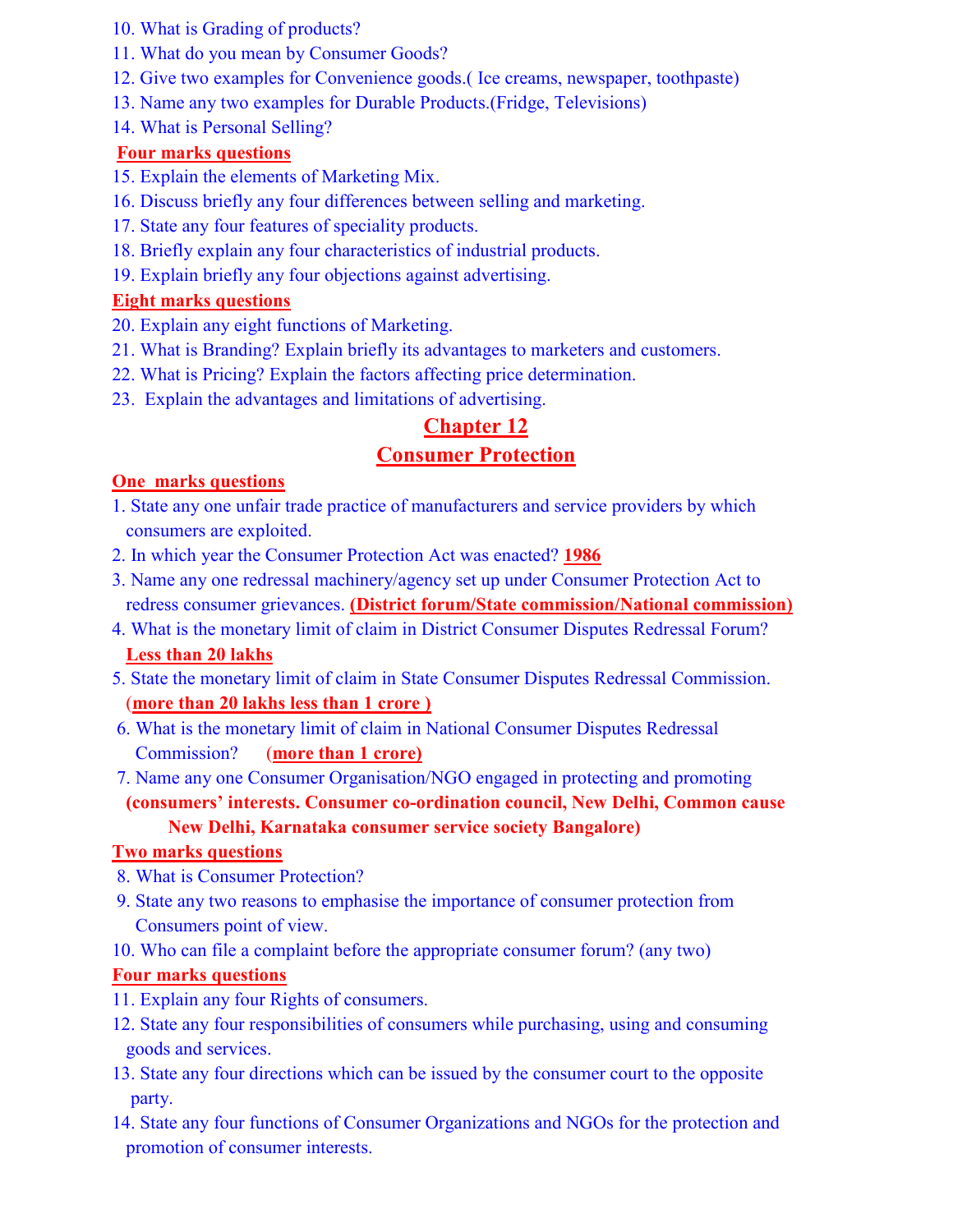# **CHAPTERWISE PRACTICAL ORIENTED QUESTIONS**

- 1. Assuming that you are the manager of an organisation, **draw the neat diagram of different levels of management** to specify that authority responsibility relationship create different levels of management.
- 2. As a general manager, **list out any ten fayol's principles of management** which you would like to adopt in your business organisation.
- 3. Show the **different elements of business environment** that influence the success of business enterprises **with a neat diagram**.
- 4. As a manager what **logical steps you follow in planning process** before executing a project?
- 5. Draw the **organisation chart showing divisional and functional structure**.
- 6. As a HR manager, **list out any ten sources of recruitment**, to fill in the vacancies in your organisation.
- 7. Draw the neat **diagram of Maslow's need hierarchy**. (Triangular diagram)
- 8. As a manager of an organisation, what are the **modern techniques of controlling** you would like to adopt?
- 9. As a financial consultant, give the list of any **ten factors which affect the choice of capital Structure**.
- 10. Assuming that you are a promoter of a company and would like to raise capital through primary market. What are the various methods of floating new issues available to you?
- 11. As a marketing manager, suggest **any five sales promotion activities** to boost up the sales.
- 12. As an exploited consumer, **write a complaint letter to your nearest District Consumer Forum** claiming reasonable redressal.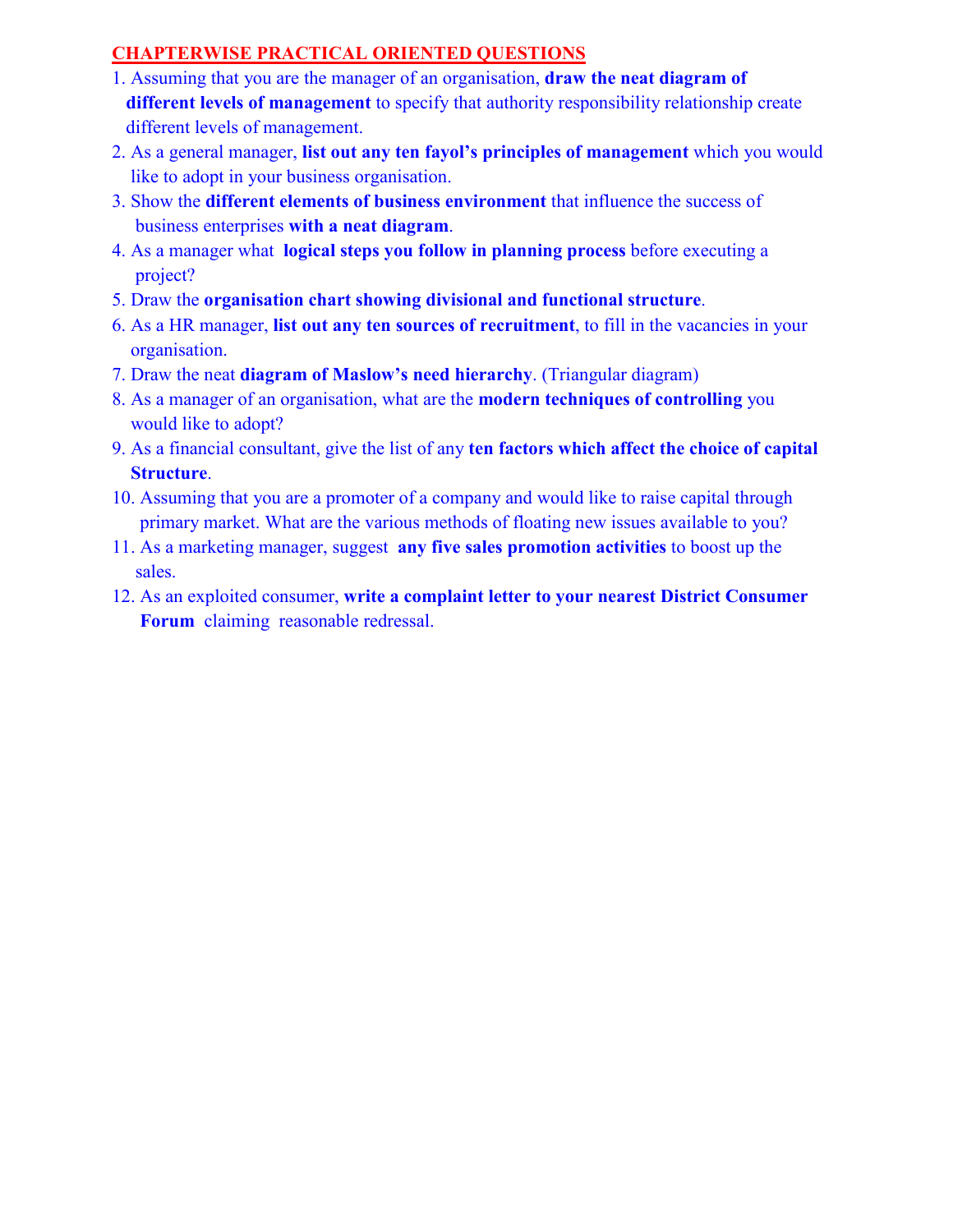# <u>ವ್ಯವಹಾರ ಅಧ್ಯಯನ</u> <u> ಅಧ್ಯಾಯ 1 – ನಿರ್ವಹಣೆಯ ಸ್ವರೂಪ ಮತ್ತು ಮಹತ್ವ</u>

<u>ಒಂದು ಅಂಕದ ಪ್ರಶೈಗಳು</u>

1. ದಕ್ಷತೆ ಎಂದರೇನು?

- 2. ಪರಿಣಾಮಕಾರಿತ್ವವು ಯಾವುದಕ್ಕೆ ಸಂಬಂಧಿಸಿದೆ? (ನಿರ್ವಹಣೆಯ ಅಂತಿಮ ಫಲಿತಾಂಶಕ್ಕೆ ಸಂಬಂಧಿಸಿದೆ)
- 3. ಈ ಕೆಳಗಿನವುಗಳಲ್ಲಿ ಯಾವುದು ನಿರ್ವಹಣೆಯ ಕಾರ್ಯವಲ್ಲ.
	- ಅ) ಯೋಜಿಸುವಿಕೆ ಆ) ಸಿಬ್ಬಂದಿ ನಿರ್ವಹಣೆ ಇ) <mark>ಸಹಕಾರ</mark> ಈ) ನಿಯಂತ್ರಿಸುವಿಕೆ
- 4. ನೀತಿಯ ರಚನೆಯ ಕಾರ್ಯವು
	-
	- ಅ) <mark>ಉನ್ನತ ಹಂತದ ವ್ಯವಸ್ಥಾಪಕರದ್ದು</mark> ಆ) ಮಧ್ಯಮ ಹಂತದ ವ್ಯವಸ್ಥಾಪಕರದ್ದು<br>ಇ) ಕಾರ್ಯಾತ್ಮಕ ನಿರ್ವಹಣೆಯವರದ್ದು ಈ) ಮೇಲಿನ ಎಲ್ಲವೂ

#### <u>ಎರಡು ಅಂಕದ ಪಶ್ಚೆಗ</u>ಳು

- 5. ನಿರ್ವಹಣೆಯನ್ನು ವ್ಯಾಖ್ಯಾನಿಸಿ.
- 6. ನಿರ್ವಹಣೆಯ ಯಾವುದಾದರೂ ಎರಡು ಸಾಂಸ್ಥಿಕ ಉದ್ದೇಶಗಳನ್ನು ತಿಳಿಸಿ.

#### ಎಂಟು ಅಂಕದ ಪ್ರಶೈಗಳು

- 7. ನಿರ್ವಹಣೆಯ ಲಕ್ಷಣಗಳನ್ನು ವಿವರಿಸಿ.
- 8. "ಕಲೆ ಮತ್ತು ವಿಜ್ಞಾನಗಳೆರಡೂ ಆಗಿರುವ ನಿರ್ವಹಣೆಯು ಪರಸ್ಪರ ಪ್ರತ್ಯೇಕವಾಗಿರದೇ, ಒಂದಕ್ಕೊಂದು ಮೂರಕವಾಗಿವೆ" – ವಿಶದಪಡಿಸಿ.
- 9. ಸಮನ್ವಯತೆಯನ್ನು ವ್ಯಾಖ್ಯಾನಿಸಿ. ಸಮನ್ವಯತೆಯ ಲಕ್ಷಣಗಳನ್ನು ವಿವರಿಸಿ.

# <u> ಅಧ್ಯಾಯ 2 – ನಿರ್ವಹಣೆಯ ತತ್ವಗಳು</u>

#### <u>ಒಂದು ಅಂಕದ ಪ್ರಶೈಗಳು</u>

- 1. ಸಾಮಾನ್ಯ ನಿರ್ವಹಣೆಯ ಪಿತಾಮಹ ಎಂದು ಯಾರು ಹೆಸರಾಗಿದ್ದಾರೆ? <mark>ಹೆನಿ ಫಯೋಲ್</mark>
- 2. ವೈಜ್ಞಾನಿಕ ನಿರ್ವಹಣೆಯ ಪಿತಾಮಹ ಎಂದು ಯಾರನ್ನು ಕರೆಯಲಾಗುತ್ತದೆ? <mark>ಎಫ್.ಡಬ್ಲ್ಯೂಟೇಲರ್</mark>
- 3. ಕಾರ್ಯಾಧಾರಿತ ಕೂಲಿ ಪದ್ಧತಿಯನ್ನು ಯಾರು ಬಲವಾಗಿ ಸಮರ್ಥಿಸಿದರು? <mark>ಎಫ್.ಡಬ್ಲ್ಯೂಟೇಲರ್</mark>

#### ಎರಡು ಅಂಕದ ಪ್ರಶೈಗಳು

- 4. ಪಯೋಲ್ ರವರ ಪ್ರಕಾರ ಶಿಸ್ತು ಎಂದರೇನು?
- 5. ಶ್ರೇಣೀಕೃತ ಸರಪಳಿ ಎಂದರೇನು?
- 6. ಗ್ಯಾಂಗ್ ಪ್ಲಾಂಕ್ ಎಂದರೇನು?

#### <u>ನಾಲ್ಕು ಅಂಕದ ಪ್ರಶ್ನೆಗಳು</u>

- 7. ನಿರ್ವಹಣೆಯ ತತ್ವಗಳ ಮಹತ್ವವನ್ನು ಯಾವುದಾದರೂ ನಾಲ್ಕು ಅಂಶಗಳನ್ನು ವಿವರಿಸುವುದರೊಂದಿಗೆ ಚರ್ಚಿಸಿ.
- 8. ಎಫ್.ಡಬ್ಲ್ಯೂ ಟೇಲರ್ರವರು ನೀಡಿರುವ ನಿರ್ವಹಣೆಯ ತತ್ವಗಳನ್ನು ವಿವರಿಸಿ.

# <u> ಅಧ್ಯಾಯ 3 – ವ್ಯವಹಾರ ಪರಿಸರ</u>

### <u>ಒಂದು ಅಂಕದ ಪ್ರಶ್ನೆಗಳು</u>

1. ವ್ಯವಹಾರ ಪರಿಸರ ಎಂದರೇನು?

#### <u>ನಾಲ್ಕು ಅಂಕದ ಪ್ರಶೈಗಳು</u>

2. ವ್ಯವಹಾರ ಪರಿಸರದ ಯಾವುದಾದರೂ ನಾಲ್ಕು ಲಕ್ಷಣಗಳನ್ನು ವಿವರಿಸಿ.

# ಅಧ್ಯಾಯ 4 – ಯೋಜಿಸುವಿಕೆ

#### <u>ಒಂದು ಅಂಕದ ಪ್ರಶ್ನೆಗಳು</u>

- 1. ಯೋಜಿಸುವಿಕೆ ಎಂದರೇನು?
- 2. ಏಕ-ಬಳಕೆ ಯೋಜನೆ ಎಂದರೇನು?
- 3. ಏಕ–ಬಳಕೆ ಯೋಜನೆಗೆ ಒಂದು ಉದಾಹರಣೆ ಕೊಡಿ. (ಮುಂಗಡಪತ್ನ ,ಕಾರ್ಯಕ್ರಮ)
- 4. ಸ್ಥಾಯಿ ಯೋಜನೆಗೆ ಒಂದು ಉದಾಹರಣೆ ಕೊಡಿ. (ನೀತಿ, ನಿಯಮಗಳು)
- 5. 'ನಿಯಮ'ದ ಅರ್ಥವನ್ನು ತಿಳಿಸಿ.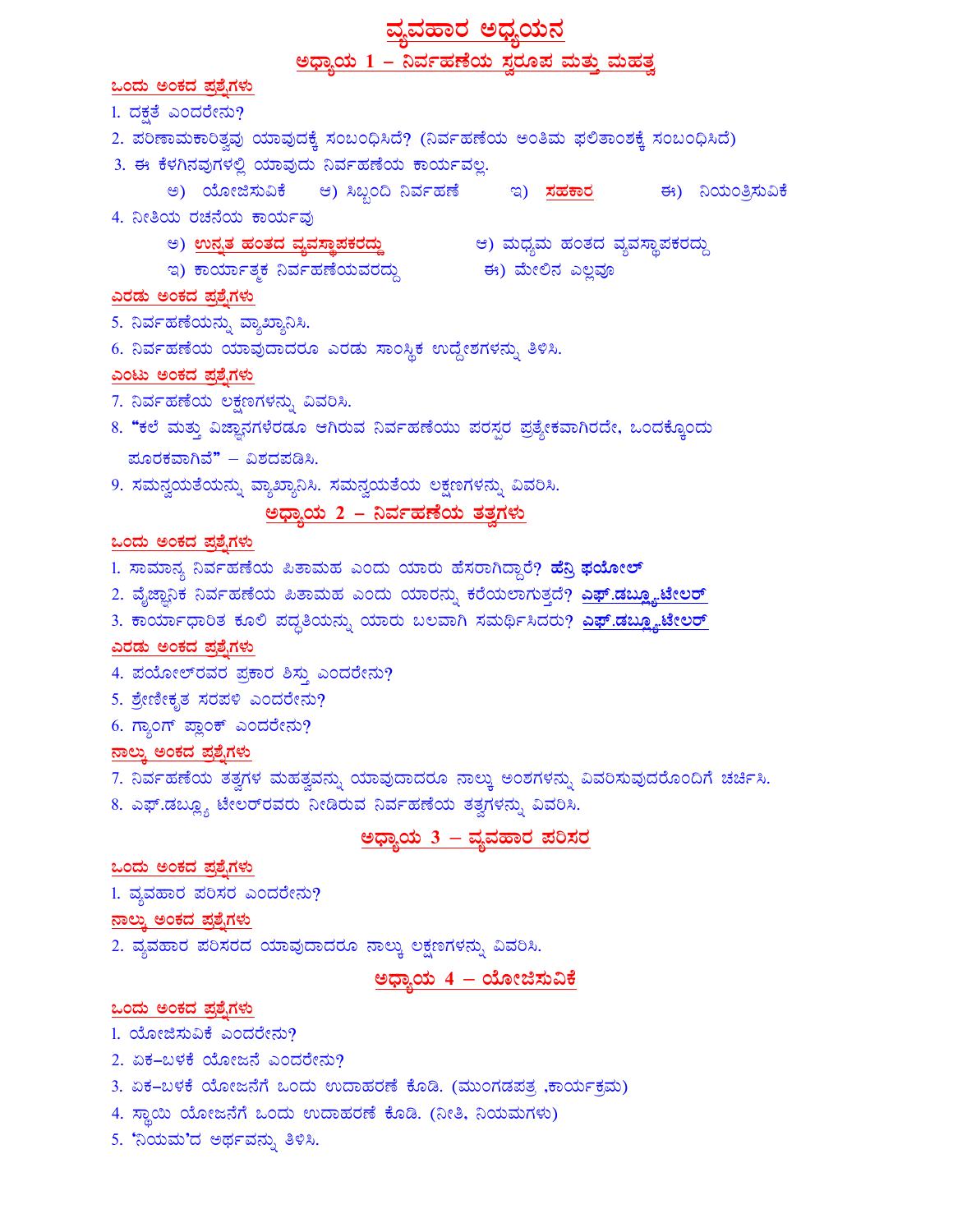6. ಮುಂಗಡಪತ್ರ ಎಂದರೇನು?

#### ಎರಡು ಅಂಕದ ಪ್ರಶೈಗಳು

- 7. ಯೋಜಿಸುವಿಕೆಯ ಯಾವುದಾದರೂ ಎರಡು ಲಕ್ಷಣಗಳನ್ನು ತಿಳಿಸಿ.
- 8. 'ಉದ್ದೇಶಗಳು' ಎಂದರೇನು?
- 9. 'ಕಾರ್ಯತಂತ,' ಎಂದರೇನು?
- 10. 'ನೀತಿ' ಎಂದರೇನು?

#### ಾಲ್ತು ಅಂಕದ ಪ್ರಶೈಗಳು

- 11. ಯಾವುದಾದರೂ ನಾಲ್ಕು ಅಂಶಗಳೊಂದಿಗೆ ಯೋಜಿಸುವಿಕೆಯ ಪ್ರಾಮುಖ್ಯತೆಯನ್ನು ವಿವರಿಸಿ.
- 12. ಯೋಜಿಸುವಿಕೆಯ ಯಾವುದಾದರೂ ನಾಲ್ಕು ಮಿತಿಗಳನ್ನು ವಿವರಿಸಿ.
- 13. ಯೋಜನೆಗಳ ಯಾವುದಾದರೂ ಎರಡು ವಿಧಗಳನ್ನು ವಿವರಿಸಿ.

#### <u> ಅಧ್ಯಾಯ 5 – ಸಂಘಟಿಸುವಿಕೆ</u>

#### <u>ಒಂದು ಅಂಕದ ಪ್ರಶ್ನೆಗಳು</u>

- 1. ನಿರ್ವಹಣೆಯ ಯಾವ ಕಾರ್ಯವು ಯೋಜನೆಗಳನ್ನು ಕಾರ್ಯರೂಪವಾಗಿ ಪರಿವರ್ತಿಸುತ್ತದೆ? <u>ಸಂಘಟಿಸುವಿಕೆ</u>
- 2. ಸಂಘಟನೆಯ ರಚನೆ ಎಂದರೇನು?
- 3. ಪ್ರತಿನಿಯೋಜನೆ ಎಂದರೇನು?
- 4. ಅಧಿಕಾರ ಎಂದರೇನು?
- 5. ಜವಾಬ್ದಾರಿ ಎಂದರೇನು?

#### <u>ಎರಡು ಅಂಕದ ಪ್ರಶೈಗಳು</u>

- 6. 'ಸಂಘಟಿಸುವಿಕೆ'ಯನ್ನು ವ್ಯಾಖ್ಯಾನಿಸಿ.
- 7. ಔಪಚಾರಿಕ ಸಂಘಟನೆಯ ಅರ್ಥವನ್ನು ನೀಡಿ.

#### <u>ಎಂಟು ಅಂಕದ ಪ್ರಶ್ನೆಗಳು</u>

- 8. ಸಂಘಟಿಸುವಿಕೆಯ ಪ್ರಾಮುಖ್ಯತೆಯನ್ನು ವಿವರಿಸಿ. (ಪೀಠಿಕೆಗೆ 1 ಅಂಕ + ವಿವರಣೆಗೆ7 ಅಂಕಗಳು)
- 9. ಔಪಚಾರಿಕ ಸಂಘಟನೆಯ ಅನುಕೂಲಗಳು ಮತ್ತು ಅನನುಕೂಲಗಳನ್ನು ತಿಳಿಸಿ.
- 10. ವಿಕೇಂದ್ರೀಕರಣ ಎಂದರೇನು? ಅದರ ಪ್ರಾಮುಖ್ಯತೆಯನ್ನು ವಿವರಿಸಿ.

# <u> ಅಧ್ಯಾಯ 6 – ಸಿಬ್ಬಂದಿ ನಿರ್ವಹಣೆ</u>

#### <u>ಒಂದು ಅಂಕದ ಪ್ರಶೈಗಳು</u>

- 1. ಸಿಬ್ಬಂದಿ ನಿರ್ವಹಣೆ ಎಂದರೇನು?
- 2. ನೇಮಕಾತಿಯ ಯಾವುದಾದರೂ ಒಂದು ಬಾಹ್ಯ ಮೂಲವನ್ನು ಹೆಸರಿಸಿ. (ಜಾಹೀರಾತು, ನೇರ ನೇಮಕಾತಿ)
- 3. ಆಯ್ಕೆ ಪ್ರಕ್ರಿಯೆಯಲ್ಲಿ 'ಸಂದರ್ಶನ' ಎಂದರೇನು?
- 4. ತರಬೇತಿ ಎಂದರೇನು?

#### <u>ಎರಡು ಅಂಕದ ಪ್ರಶ್ನೆಗಳು</u>

- 5. ನೇಮಕಾತಿ ಎಂದರೇನು?
- 6. ನೇಮಕಾತಿಯ ಆಂತರಿಕ ಮೂಲವಾಗಿ, 'ವರ್ಗಾವಣೆ'ಯ ಅರ್ಥವನ್ನು ನೀಡಿ.
- 7. ಕಾರ್ಯ ಆವರ್ತನ ಎಂದರೇನು?
- 8. ನೇಮಕಾತಿಯ ಬಾಹ್ಯ ಮೂಲಗಳ ಯಾವುದಾದರೂ ಎರಡು ಅನುಕೂಲ/ ಅನನುಕೂಲಗಳನ್ನು ತಿಳಿಸಿ.
- 9. ನೇಮಕಾತಿಯ ಆಂತರಿಕ ಮೂಲಗಳ ಯಾವುದಾದರೂ ಎರಡು ಅನುಕೂಲ /ಅನನುಕೂಲಗಳನ್ನು ತಿಳಿಸಿ.

#### ನಾಲ್ಕು ಅಂಕದ ಪ್ರಶ್ನೆಗಳು

- 10. ಉದ್ಯೋಗಿಗಳ ಆಯ್ಕೆಗೆ ಬಳಸಲಾಗುವ ಯಾವುದಾದರೂ ನಾಲ್ಕು ವಿಧದ ಪರೀಕ್ಷೆಗಳನ್ನು ವಿವರಿಸಿ.
- 11. ನೇಮಕಾತಿಯ ಆಂತರಿಕ ಮೂಲಗಳನ್ನು ವಿವರಿಸಿ.

#### <u>ಎಂಟು ಅಂಕದ ಪ್ರಶೈಗಳು</u>

- 12. ಸಿಬ್ಬಂದಿ ನಿರ್ವಹಣೆ ಪ್ರಕ್ರಿಯೆಯಲ್ಲಿನ ಹಂತಗಳನ್ನು ವಿವರಿಸಿ.
- 13. ಆಯ್ಕೆ ಪ್ರಕ್ರಿಯೆಯಲ್ಲಿ ಒಳಗೊಳ್ಳುವ ಕ್ರಮ/ಹಂತಗಳನ್ನು ವಿವರಿಸಿ.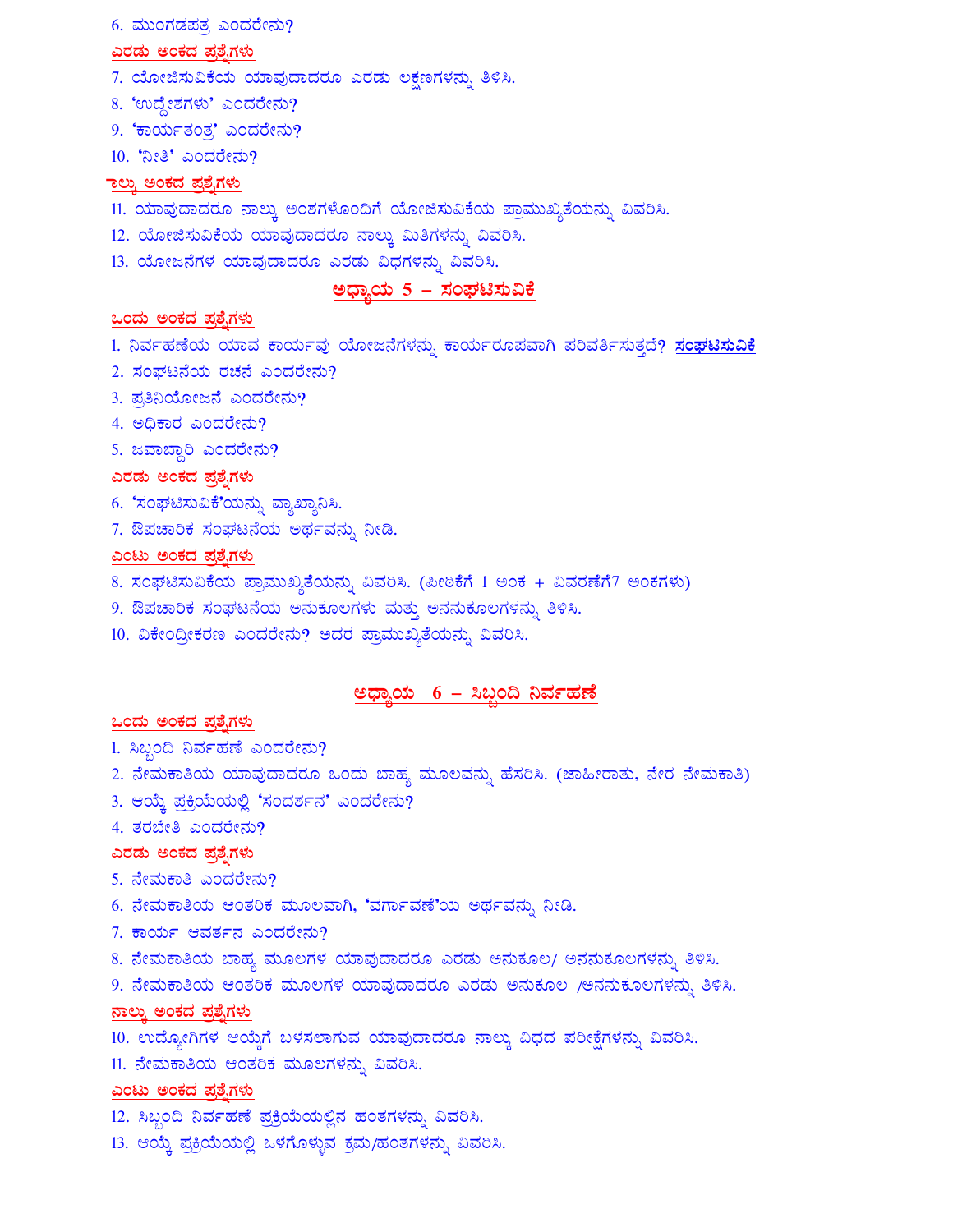- 14. ಕಾರ್ಯನಿರತ ತರಬೇತಿಯ ನಾಲ್ಕು ವಿಧಾನಗಳು ಮತ್ತು ಕಾರ್ಯೇತರ ತರಬೇತಿಯ ಯಾವುದಾದರೂ ನಾಲ್ಕು ವಿಧಾನಗಳನ್ನು ವಿವರಿಸಿ.
- 15. ಸಂಸ್ಥೆಗಳು ಮತ್ತು ಉದ್ಯೋಗಿಗಳಿಗೆ ತರಬೇತಿ ಹಾಗೂ ಅಭಿವೃದ್ಧಿಗಳಿಂದಾಗುವ ಪ್ರಯೋಜನಗಳನ್ನು ವಿವರಿಸಿ.

#### <u>ಅಧ್ಯಾಯ 7 – ನಿರ್ದೇಶಿಸುವಿಕೆ</u>

#### <u>ಒಂದು ಅಂಕದ ಪ್ರಶ್ನೆಗಳು</u>

- 1. ನಿರ್ದೇಶಿಸುವಿಕೆ ಎಂದರೇನು?
- 2. ನಿರ್ದೇಶಿಸುವಿಕೆಯ ಯಾವುದಾದರೂ ಒಂದು ಮೂಲಾಂಶವನ್ನು ತಿಳಿಸಿ. (**ನಾಯಕತ್ತ, ಪ್ರೇರೇಪಣೆ)**
- 3. ನಾಯಕತ್ವದ ಯಾವುದಾದರೂ ಒಂದು ಶೈಲಿಯನ್ನು ತಿಳಿಸಿ. <u>(ಸರ್ವಾಧಿಕಾರಿ ನಾಯಕತ್ವ ,ಪ್ರಜಾಪ್ರಭುತ್ವವಾದಿ</u>  $\overline{\text{mod}}$ ಕತ್ತ)

#### <u>ಎರಡು ಅಂಕದ ಪ್ರಶೈಗಳು</u>

- 4. ಪ್ರೇರೇಪಣೆಯನ್ನು ವ್ಯಾಖ್ಯಾನಿಸಿ
- $5.$  ಸಂವಹನ ಎಂದರೇನು?
- 6. ಸಂವಹನದ ಯಾವುದಾದರೂ ಎರಡು ಮಾನಸಿಕ ಅಡಚಣೆಗಳನ್ನು ತಿಳಿಸಿ.
- 7. ಸಂವಹನದ ಯಾವುದಾದರೂ ಎರಡು ವೈಯಕ್ತಿಕ ಅಡಚಣೆಗಳನ್ನು ತಿಳಿಸಿ.

#### <u>ನಾಲ್ಕು ಅಂಕದ ಪ್ರಶ್ನೆಗಳು</u>

- 8. ನಿರ್ದೇಶಿಸುವಿಕೆಯ ಪ್ರಾಮುಖ್ಯತೆಯನ್ನು ವಿಷದಪಡಿಸುವ ಯಾವುದಾದರೂ ನಾಲ್ಕು ಅಂಶಗಳನ್ನು ವಿವರಿಸಿ.
- 9. ಪ್ರೇರೇಪಣೆಯ ಯಾವುದಾದರೂ ನಾಲ್ಕು ಪ್ರಯೋಜನಗಳನ್ನು ಸಂಕ್ಷಿಪ್ತವಾಗಿ ವಿವರಿಸಿ.
- 10. ಸಂವಹನದ ಯಾವುದಾದರೂ ನಾಲ್ಕು ಶಬ್ದಾರ್ಥ ಅಡಚಣೆಗಳನ್ನು ವಿವರಿಸಿ.
- 11. ಸಂವಹನದ ಯಾವುದಾದರೂ ನಾಲ್ಕು ಸಂಘಟನಾತ್ಮಕ ಅಡಚಣೆಗಳನ್ನು ವಿವರಿಸಿ.

#### <u>ಎಂಟು ಅಂಕದ ಪ್ರಶ್ನೆಗಳು</u>

- 12. ಮೇಲ್ವಿಚಾರಣೆ ಎಂದರೇನು? ಮೇಲ್ವಿಚಾರಕನು ವಹಿಸುವ ಪಾತ್ರವನ್ನು ವಿವರಿಸಿ.
- 13. ಯಾವುದಾದರೂ ನಾಲ್ಕು ಹಣಕಾಸಿನ ಉತ್ತೇಜಕಗಳು ಮತ್ತು ನಾಲ್ಕು ಹಣಕಾಸೇತರ ಉತ್ತೇಜಕಗಳನ್ನು ವಿವರಿಸಿ.
- 14. ಒಬ್ಬ ಯಶಸ್ತಿ ನಾಯಕನ ಗುಣಗಳನ್ನು ವಿವರಿಸಿ.
- 15. ಸಂವಹನದ ಪರಿಣಾಮಕಾರಿತ್ರವನ್ನು ಸುಧಾರಿಸಲು ಸೂಕ್ತ ಕ್ರಮಗಳನ್ನು ಸೂಚಿಸಿ.

# ಅಧ್ಯಾಯ 8 – ನಿಯಂತ್ರಿಸುವಿಕೆ

#### ಒಂದು ಅಂಕದ ಪ್ರಶೈಗಳು

1. ನಿಯಂತ್ರಿಸುವಿಕೆ ಎಂದರೇನು?

2. PERT/CPM/MIS.ಅನ್ನು ವಿಸ್ತರಿಸಿ ಬರೆಯಿರಿ.

#### ಎರಡು ಅಂಕದ ಪ್ರಶೈಗಳು

- 3. ನಿರ್ವಹಣಾತ್ಮಕ ನಿಯಂತ್ರಣದ ಯಾವುದಾದರೂ ಎರಡು ಸಾಂಪ್ರದಾಯಿಕ / ಆಧುನಿಕ ತಂತ್ರಗಳನ್ನು ತಿಳಿಸಿ.
- 4. ಸಮಛೇದ ವಿಶ್ಲೇಷಣೆಯ ಅರ್ಥವನ್ನು ಕೊಡಿ.
- 5. ಬಜೆಟ್/ಮುಂಗಡಪತ್ರ ಆಧಾರಿತ ನಿಯಂತ್ರಣವನ್ನು ಏನೆಂದು ಅರ್ಥೈಸಿಕೊಳ್ಳುವಿರಿ?

#### <u>ನಾಲ್ಕು ಅಂಕದ ಪ್ರಶ್ನೆಗಳು</u>

6. "ಒಂದು ಉತ್ತಮ ನಿಯಂತ್ರಣ ವ್ಯವಸ್ಥೆಯು ಸಂಘಟನೆಯೊಂದಕ್ಕೆ ಅನೇಕ ರೀತಿಯಲ್ಲಿ ಸಹಕರಿಸುತ್ತದೆ"– ಈ ಹೇಳಿಕೆಯನ್ನು ಯಾವುದಾದರೂ ನಾಲ್ಕು ಅಂಶಗಳೊಂದಿಗೆ ಸಮರ್ಥಿಸಿ.

- 7. ನಿಯಂತ್ರಿಸುವಿಕೆಯ ಮಿತಿಗಳನ್ನು ವಿವರಿಸಿ.
- 8. ನಿಯಂತ್ರಿಸುವಿಕೆಯ ಪ್ರಕ್ರಿಯೆಯಲ್ಲಿ ಒಳಗೊಳ್ಳುವ ಹಂತಗಳನ್ನು ಸಂಕ್ಷಿಪ್ತವಾಗಿ ವಿವರಿಸಿ.

#### <u>ಅಧ್ಯಾಯ 9 – ಹಣಕಾಸಿನ ನಿರ್ವಹಣೆ</u>

#### <u>ಒಂದು ಅಂಕದ ಪ್ರಶ್ನೆಗಳು</u>

- 1. ವ್ಯವಹಾರದ ಹಣಕಾಸು ಎಂದರೇನು?
- 2. 'ಬಂಡವಾಳ ರಚನೆ'ಯನ್ನು ಏನೆಂದು ಅರ್ಥೈಸಿಕೊಳ್ಳುವಿರಿ?
- 3. 'ಹಣಕಾಸಿನ ನಷ್ಟಭಯ' ದ ಅರ್ಥವನ್ನು ಬರೆಯಿರಿ.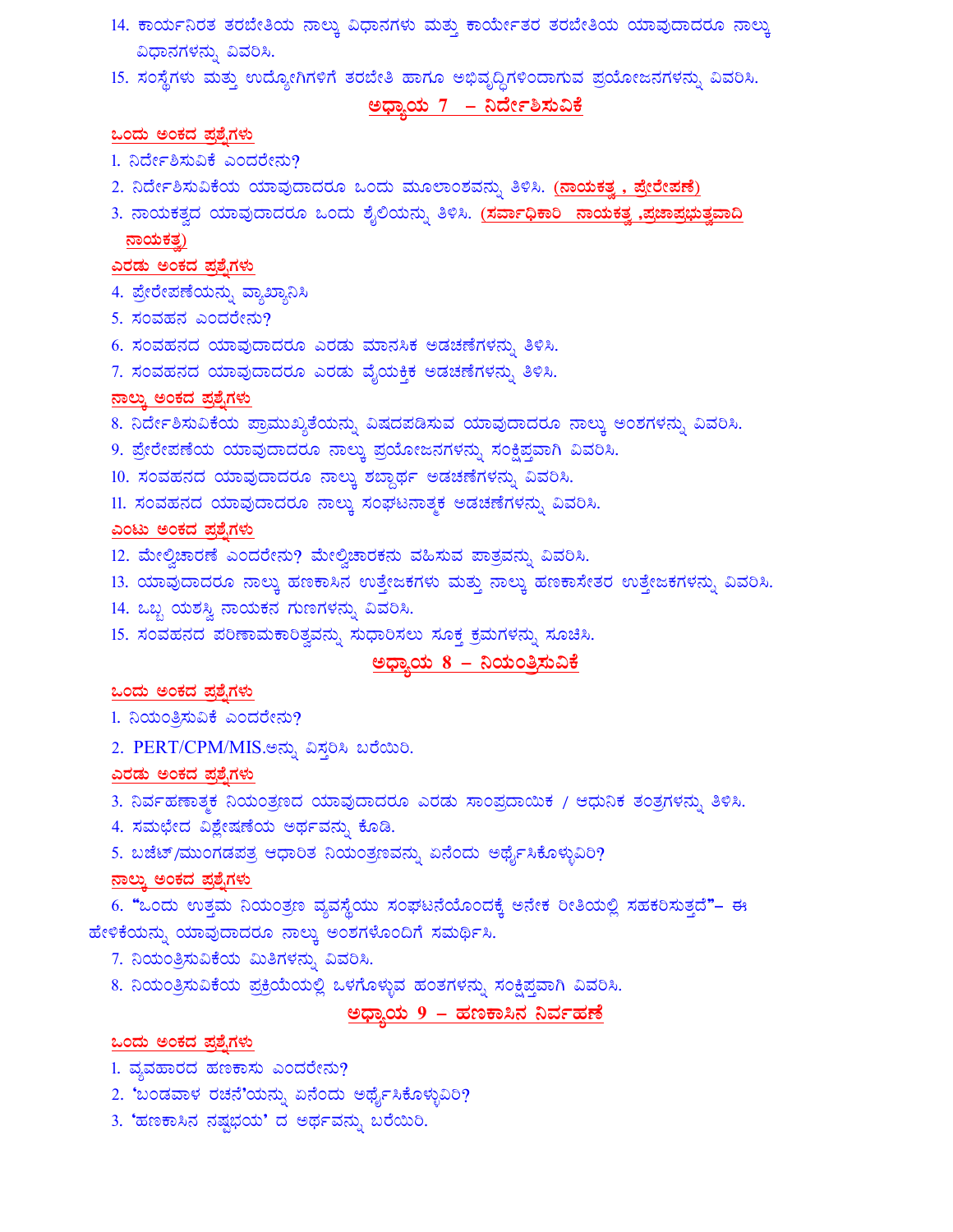#### ಎರಡು ಅಂಕದ ಪ್ರಶೈಗಳು

- 4. ಹಣಕಾಸು ನಿರ್ವಹಣೆಯನ್ನು ಏನೆಂದು ಅರ್ಥೈಸಿಕೊಳ್ಳುವಿರಿ?
- 5. ಹೂಡಿಕೆಯ ನಿರ್ಣಯದ ಅರ್ಥವನ್ನು ಉದಾಹರಣೆಯೊಂದಿಗೆ ಕೊಡಿ.
- 6. ಹಣಕಾಸು ಒದಗಿಸುವ ನಿರ್ಣಯ ಎಂದರೇನು? ಉದಾಹರಣೆ ಕೊಡಿ.
- 7. ಲಾಭಾಂಶದ ನಿರ್ಣಯದ ಅರ್ಥವನ್ನು ಕೊಡಿ.

#### <u>ನಾಲ್ಕು ಅಂಕದ ಪ್ರಶ್ನೆಗಳು</u>

- 8. ಹಣಕಾಸು ಒದಗಿಸುವ ನಿರ್ಣಯಗಳ ಮೇಲೆ ಪ್ರಭಾವ ಬೀರುವ ಯಾವುದಾದರೂ ನಾಲ್ಕು ಅಂಶಗಳನ್ನು ವಿವರಿಸಿ.
- 9. ಲಾಭಾಂಶ ನಿರ್ಣಯಗಳ ಮೇಲೆ ಪ್ರಭಾವ ಬೀರುವ ಯಾವುದಾದರೂ ನಾಲ್ಕು ಅಂಶಗಳನ್ನು ವಿವರಿಸಿ.
- 10. ಹಣಕಾಸಿನ ಯೋಜಿಸುವಿಕೆಯ ಪ್ರಾಮುಖ್ಯತೆಯನ್ನು ಯಾವುದಾದರೂ ನಾಲ್ಕು ಅಂಶಗಳೊಂದಿಗೆ ವಿವರಿಸಿ.
- 11. ಸಂಘಟನೆಯೊಂದರ ಸ್ಥಿರ ಬಂಡವಾಳ / ಕಾರ್ಯಶೀಲ ಬಂಡವಾಳದ ಅಗತ್ಯತೆಯ ಮೇಲೆ ಪ್ರಭಾವ ಬೀರುವ ಯಾವುದಾದರೂ ನಾಲ್ಕು ಅಂಶಗಳನ್ನು ವಿವರಿಸಿ.

#### <u> ಅಧ್ಯಾಯ 10 – ಹಣಕಾಸಿನ ಮಾರುಕಟ್ಟೆಗಳು</u>

#### ಒಂದು ಅಂಕದ ಪ್ರಶೈಗಳು

- 1. IPO/BSE/NSEI/NASDAQ/OTCEI/CSDL ಅನ್ನು ವಿಸ್ತರಿಸಿ ಬರೆಯಿರಿ.
- 2. ಹಣದ ಮಾರುಕಟ್ಟೆ ಎಂದರೇನು?
- 3. ಶೇರು ವಿನಿಮಯ ಕೇಂದ್ರ ಎಂದರೇನು?
- 4. BSE ಮಾನದಂಡ ಸೂಚ್ಯಂಕ ಎಂದರೇನು? <mark>ಸೆನೆಕ್</mark>
- 5. NSE ಯ ಮಾನದಂಡ ಸೂಚ್ಯಂಕ ಎಂದರೇನು? <mark>ನಿಫ್</mark>ಷಿ
- 6. ಅಭೌತೀಕರಣದ ಅರ್ಥವನ್ನು ಕೊಡಿ.
- 7. NSE ಯಲ್ಲಿ ಇತ್ಯರ್ಥದ ಅವಧಿ ಚಕ್ರವು
- $\infty$ )  $\infty$ +5  $\infty$ )  $\infty$ +3  $\infty$   $\infty$   $\infty$   $\infty$   $\infty$   $\infty$   $\infty$   $\infty$   $\infty$   $\infty$   $\infty$   $\infty$   $\infty$   $\infty$   $\infty$   $\infty$   $\infty$   $\infty$   $\infty$   $\infty$   $\infty$   $\infty$   $\infty$   $\infty$   $\infty$   $\infty$   $\infty$   $\infty$   $\infty$   $\infty$   $\infty$   $\infty$

#### <u>ನಾಲ್ಕು ಅಂಕದ ಪ್ರಶ್ನೆಗಳು</u>

- 8. ಹಣಕಾಸಿನ ಮಾರುಕಟ್ಟೆಯ ಕಾರ್ಯಗಳನ್ನು ಸಂಕ್ಷಿಪ್ತವಾಗಿ ವಿವರಿಸಿ.
- 9. ಶೇರು ವಿನಿಮಯ ಕೇಂದ್ರಗಳಲ್ಲಿನ 'ವಿದ್ಯುನ್ಮಾನ ವ್ಯಾಪಾರ ವ್ಯವಸ್ಥೆ'ಯ ಯಾವುದಾದರೂ ನಾಲ್ಕು ಅನುಕೂಲಗಳನ್ನು ಬರೆಯಿರಿ.
- 10. ಪ್ರಾಥಮಿಕ ಮಾರುಕಟ್ಟೆ ಮತ್ತು ಅನುಷಂಗಿಕ ಮಾರುಕಟ್ಟೆಗಳ ನಡುವಿನ ವ್ಯತ್ಯಾಸ ಬರೆಯಿರಿ. (ಯಾವುದಾದರೂ ನಾಲ್ಕು ಅಂಶಗಳು)

#### ಎಂಟು ಅಂಕದ ಪ್ರಶೈಗಳು

- 11. ಹಣದ ಮಾರುಕಟ್ಟೆಯ ಯಾವುದಾದರೂ ನಾಲ್ಕು ಸಾಧನಗಳನ್ನು ವಿವರಿಸಿ.
- 12. ಶೇರುಪೇಟೆ ಎಂದರೇನು? ಶೇರುಪೇಟೆಯ ಕಾರ್ಯಗಳನ್ನು ವಿವರಿಸಿ.
- 13. ಭಾರತೀಯ ಭದ್ರತಾ ಪತ್ರಗಳು ಮತ್ತು ವಿನಿಮಯ ಮಂಡಳಿ(ಸೆಬಿ)ಯ ಕಾರ್ಯಗಳನ್ನು ತಿಳಿಸಿ.

# <u> ಅಧ್ಯಾಯ 11 – ಮಾರಾಟ ಪ್ರಕ್ರಿಯೆ</u>

#### ಒಂದು ಅಂಕದ ಪ್ರಶೈಗಳು

- 1. 'ಉತ್ಪನ್ನ'ದ ಅರ್ಥವನ್ನು ಕೊಡಿ.
- 2. ಸಂವೇಷ್ಠಿಸುವಿಕೆ ಎಂದರೇನು?
- 3. ಗುರುತುಪಟ್ಟಿ ಹಚ್ಚುವುದು ಎಂದರೇನು?
- 4. ಮುದ್ರೆ ಎಂದರೇನು?
- 5. ಯಾವುದಾದರೊಂದು ವಿತರಣಾ ಮಾರ್ಗವನ್ನು ಹೆಸರಿಸಿ.
- 6. ಪ್ರಚಾರ ಎಂದರೇನು?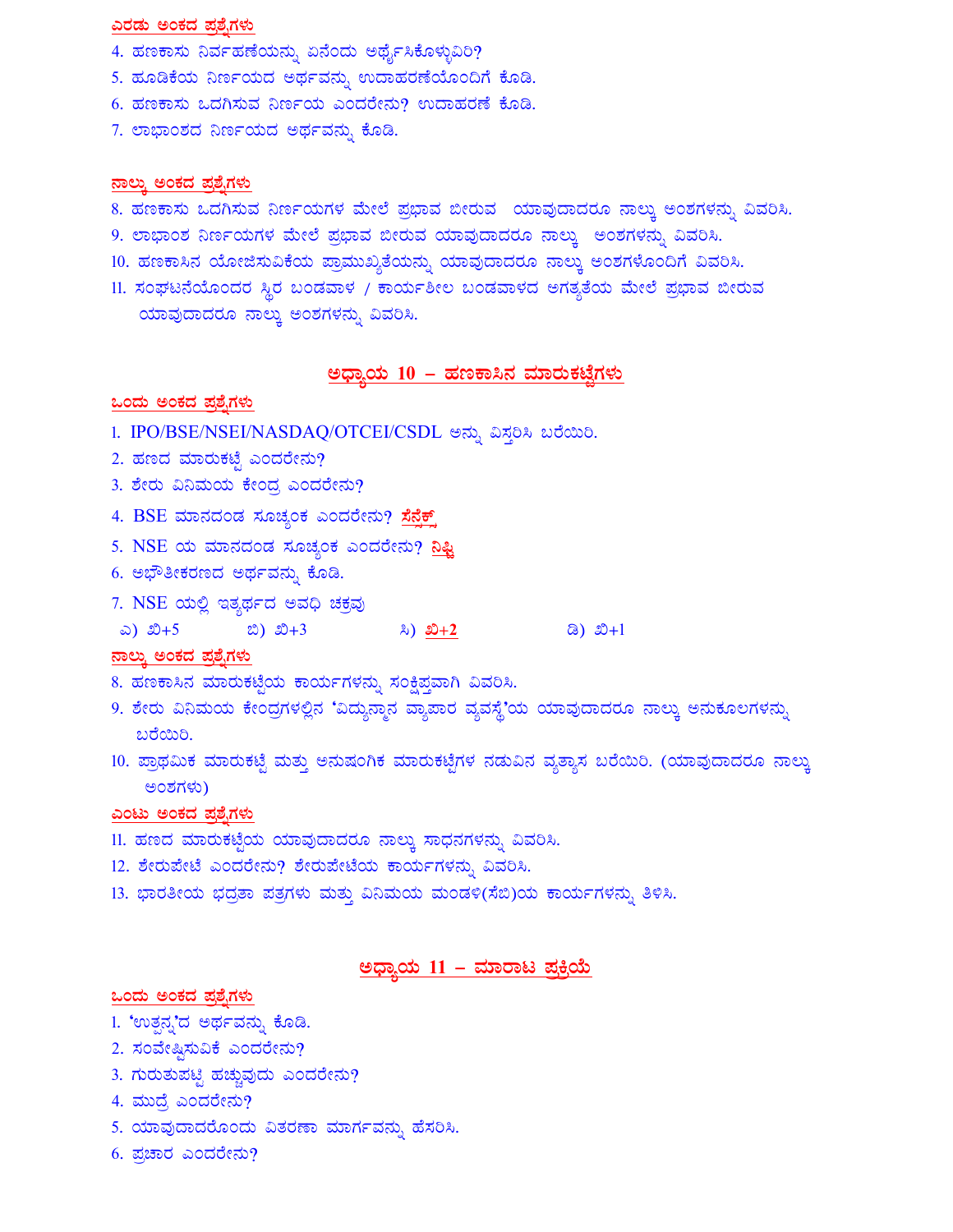#### ಎರಡು ಅಂಕದ ಪ್ರಶೈಗಳು

- 7. ಮಾರಾಟ ಪ್ರಕ್ರಿಯೆಯನ್ನು ವ್ಯಾಖ್ಯಾನಿಸಿ.
- 8. ಮಾರಾಟ ಪ್ರಕ್ರಿಯೆಯಲ್ಲಿ 'ಶಿಷ್ಠೀಕರಣ' ಎಂದರೇನು?
- 9. ಉತ್ಪನ್ನಗಳ 'ಶ್ರೇಣೀಕರಣ' ಎಂದರೇನು?
- $10.$  ಗ್ರಾಹಕ ಉತ್ಪನಗಳು ಎಂದರೇನು?
- 11. ಅನುಕೂಲ ಉತ್ಪನ್ನಗಳಿಗೆ ಯಾವುದಾದರೂ ಎರಡು ಉದಾಹರಣೆಗಳನ್ನು ಕೊಡಿ.
- 12. ದೀರ್ಘಬಾಳಿಕೆಯ ಉತ್ಪನ್ನಗಳಿಗೆ ಯಾವುದಾದರೂ ಎರಡು ಉದಾಹರಣೆಗಳನ್ನು ಹೆಸರಿಸಿ.
- 13. ವೈಯಕ್ತಿಕ ಮಾರಾಟ ಎಂದರೇನು?

#### <u>ಎಂಟು ಅಂಕದ ಪ್ರಶ್ನೆಗಳು</u>

- 14. ಮಾರಾಟ ಪ್ರಕ್ರಿಯೆಯ ಯಾವುದಾದರೂ ಎಂಟು ಕಾರ್ಯಗಳನ್ನು ವಿವರಿಸಿ.
- 15. ಮುದ್ರೆ ಹಾಕುವಿಕೆ ಎಂದರೇನು? ಮಾರಾಟಗಾರರು ಮತ್ತು ಗ್ರಾಹಕರಿಗೆ ಅದರಿಂದಾಗುವ ಪ್ರಯೋಜನಗಳನ್ನು ಸಂಕ್ಷಿಪ್ತವಾಗಿ ವಿವರಿಸಿ.
- 16. ಬೆಲೆ ನಿಗದಿ ಎಂದರೇನು? ಬೆಲೆ ನಿರ್ಧರಣೆಯ ಮೇಲೆ ಪ್ರಭಾವ ಬೀರುವ ಅಂಶಗಳನ್ನು ವಿವರಿಸಿ.
- 17. ಜಾಹೀರಾತಿನ ಅನುಕೂಲಗಳು ಮತ್ತು ಮಿತಿಗಳನ್ನು ವಿವರಿಸಿ.

### <u> ಅಧ್ಯಾಯ 12 – ಗ್ರಾಹಕ/ಬಳಕೆದಾರ ರಕ್ಷಣೆ</u>

#### <u>ಒಂದು ಅಂಕದ ಪ್ರಶ್ನೆಗಳು</u>

- 1. ಗ್ರಾಹಕರು/ಬಳಕೆದಾರರು ಶೋಷಣೆಗೆ ಒಳಗಾಗುವಂತೆ ಮಾಡುವ ಉತ್ಪಾದಕರು ಮತ್ತು ಸೇವಾ ಪೂರೈಕೆದಾರರ ಯಾವುದಾದರೂ ಒಂದು ನ್ಯಾಯೋಚಿತವಲ್ಲದ ವ್ಯಾಪಾರಿ ಪದ್ಧತಿಯನ್ನು ತಿಳಿಸಿ.
- 2. ಗ್ರಾಹಕ/ಬಳಕೆದಾರ ರಕ್ಷಣಾ ಕಾಯ್ದೆಯು ಯಾವ ವರ್ಷದಲ್ಲಿ ಜಾರಿಗೆ ಬಂದಿತು? 1986
- 3. ಗ್ರಾಹಕರ/ಬಳಕೆದಾರರ ಕುಂದುಕೊರತೆಗಳನ್ನು ಪರಿಹರಿಸುವುದಕ್ಕಾಗಿ ಗ್ರಾಹಕ ರಕ್ಷಣಾ ಕಾಯಿದೆಯಡಿಯಲ್ಲಿ ರಚಿಸಲ್ಪಟ್ಟ ಯಾವುದಾದರೂ ಒಂದು ಪರಿಹಾರ ಸಂಸ್ಥೆಯನ್ನು ಹೆಸರಿಸಿ. (ಜಿಲ್ಲಾ ವೇದಿಕೆ, ರಾಜ್ಯ ಆಯೋಗ, ರಾಷ್ಟೀಯ ಆಯೋಗ)
- 4. ಜಿಲ್ಲಾ ಗ್ರಾಹಕ/ಬಳಕೆದಾರ ವ್ಯಾಜ್ಯ ಪರಿಹಾರ ವೇದಿಕೆಯಲ್ಲಿ ಕೋರಬಹುದಾದ ಪರಿಹಾರದ ಮೊತ್ತದ ಮಿತಿಯೇನು?  $(20 \nabla \ddot{\sigma})$
- 5. ರಾಜ್ಯ ಗ್ರಾಹಕ/ಬಳಕೆದಾರ ವ್ಯಾಜ್ಯ ಪರಿಹಾರ ಆಯೋಗದಲ್ಲಿ ಕೋರಬಹುದಾದ ಪರಿಹಾರದ ಮೊತ್ತದ ಮಿತಿಯನ್ನು ತಿಳಿಸಿ. <u>(20 ಲಕ್ಷ ಮೇಲ್ಪಟ್ಟು 1 ಕೋಟಿಯವರೆಗೆ)</u>
	- 6. ರಾಷ್ಟೀಯ ಗ್ರಾಹಕ/ಬಳಕೆದಾರ ವ್ಯಾಜ್ಯ ಪರಿಹಾರ ಆಯೋಗದಲ್ಲಿ ಕೋರಬಹುದಾದ ಪರಿಹಾರದ ಮೊತ್ತದ ಮಿತಿಯೇನು? (1 ಕೋಟಿ ಮೇಲ್ಪಟ್ಟು)
- 7. ಗ್ರಾಹಕರ/ಬಳಕೆದಾರರ ಹಿತಾಸಕ್ತಿಯನ್ನು ರಕ್ಷಿಸುವಲ್ಲಿ ಮತ್ತು ಪ್ರವರ್ತಿಸುವಲ್ಲಿ ತೊಡಗಿರುವ ಯಾವುದಾದರೂ ಒಂದು <u>ಗ್ರಾಹಕ/ಬಳಕೆದಾರ ಸಂಘಟನೆ ಅಥವಾ ಸರ್ಕಾರೇತರ ಸಂಘಟನೆಯನ್ನು ಹೆಸರಿಸಿ. (<mark>ಬಳಕೆದಾರರ ಸಮನ್ವಯ ಪರಿಷತ್ತು</mark></u> <u>ದೆಹಲಿ, ಸಮಾನೋದ್ದೇಶ ದೆಹಲಿ, ಕರ್ನಾಟಕ ಬಳಕೆದಾರರ ಸೇವಾ ಸಂಘ ಬೆಂಗಳೂರು)</u> ಎರಡು ಅಂಕದ ಪ್ರಶೈಗಳು
- 8. ಗ್ರಾಹಕ/ಬಳಕೆದಾರರ ರಕ್ಷಣೆ ಎಂದರೇನು?
- 9. ಗ್ರಾಹಕ/ಬಳಕೆದಾರರ ದೃಷ್ಟಿಕೋನದಿಂದ ಗ್ರಾಹಕ/ಬಳಕೆದಾರ ರಕ್ಷಣೆಯ ಪ್ರಾಮುಖ್ಯತೆಯನ್ನು ಎತ್ತಿಹಿಡಿಯುವ ಯಾವುದಾದರೂ ಎರಡು ಕಾರಣಗಳನ್ನು ತಿಳಿಸಿ.
- 10. ಸೂಕ್ತ ಗ್ರಾಹಕ/ಬಳಕೆದಾರ ವೇದಿಕೆಯಲ್ಲಿ ಯಾರು ದೂರನ್ನು ಸಲ್ಲಿಸಬಹುದು? (ಯಾರಾದರೂ ಇಬ್ಬರು) <u>ನಾಲ್ಕು ಅಂಕದ ಪ್ರಶ್ನೆಗಳು</u>
- 11. ಗ್ರಾಹಕ/ಬಳಕೆದಾರರ ಯಾವುದಾದರೂ ನಾಲ್ಕು ಹಕ್ಕುಗಳನ್ನು ವಿವರಿಸಿ.
- 12. ಗ್ರಾಹಕರು/ಬಳಕೆದಾರರು ಸರಕು–ಸೇವೆಗಳನ್ನು ಖರೀದಿಸುವಾಗ, ಬಳಸುವಾಗ ಮತ್ತು ಅನುಭೋಗಿಸುವಾಗ ಹೊಂದಿರಬೇಕಾದ ಯಾವುದಾದರೂ ನಾಲ್ಕು ಹೊಣೆಗಾರಿಕೆಗಳನ್ನು ತಿಳಿಸಿ.
- 13. ಗ್ರಾಹಕ/ಬಳಕೆದಾರ ನ್ಯಾಯಾಲಯವು ಎದುರು ಕಕ್ಷಿದಾರನಿಗೆ ನೀಡಬಹುದಾದ ಯಾವುದಾದರೂ ನಾಲ್ಕು ನಿರ್ದೇಶನಗಳನ್ನು ತಿಳಿಸಿ.
- 14. ಗ್ರಾಹಕ/ಬಳಕೆದಾರರ ಹಿತಾಸಕ್ತಿಗಳ ರಕ್ಷಣೆ ಮತ್ತು ಪ್ರವರ್ತನೆಗಾಗಿ ಇರುವ ಗ್ರಾಹಕ/ಬಳಕೆದಾರ ಸಂಘಟನೆಗಳೂ ಮತ್ತು ಸರ್ಕಾರೇತರ ಸಂಸ್ಥೆಗಳ ಯಾವುದಾದರೂ ನಾಲ್ಕು ಕಾರ್ಯಗಳನ್ನು ತಿಳಿಸಿ.